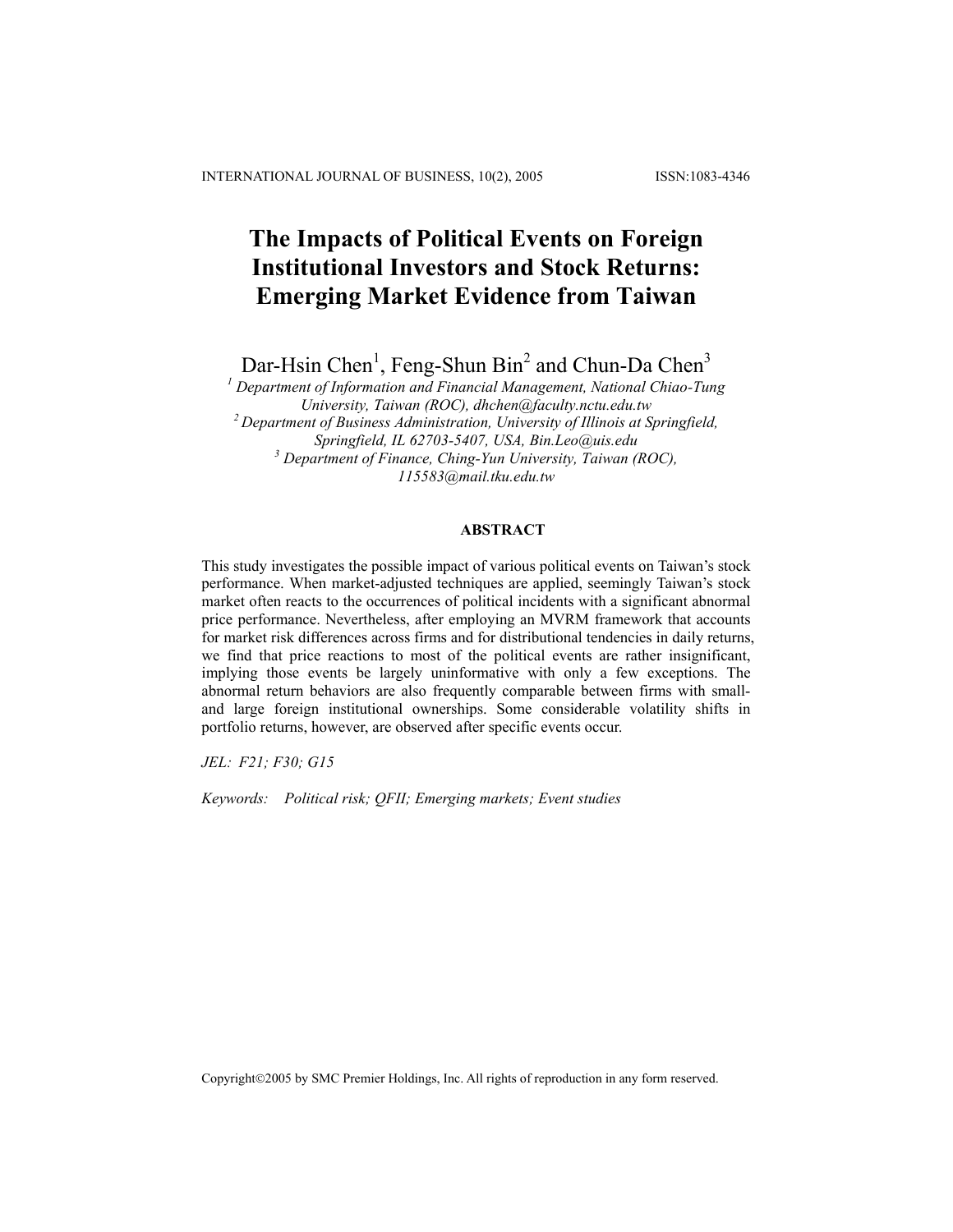### **I. INTRODUCTION**

The purpose of this paper is to examine the impact of political events on the stock performance for Taiwanese firms with different Qualified Foreign Institution Investors (QFII) ownerships. QFIIs' importance have been steadily rising in Taiwan's equity markets after a series of internationalization and institutionalization progress since 1983, and their influence may become even stronger now that Taiwan has been successfully granted membership in the World Trade Organization (WTO) on January 1, 2002. According to the Political Risk Services' International Country Risk Guide (ICRG), over the past decade, along with the gradual opening of capital markets in developing countries, investments into emerging markets totaled more than US\$1.5 trillion; but they were exposed to considerable greater degrees of political risks in comparison with developed markets. Although there have been several studies that examine the impact of political risk on stock prices (e.g., Kim and Mei, 2002; Bilson, Brailsford and Hooper, 2002), there is still a paucity of research on the impact of political events on the behavior of foreign investors in an emerging equity market.

Investors and researchers view political risk as an influential factor in asset pricing. In this study, political risk refers to the uncertainty that arise from incidents that have strong political implications, and such events include elections, governmental policy changes, catastrophes, and domestic/international conflicts which can materially affect security prices.<sup>1</sup> With a general belief that institutional investors are relatively more rational, cool-headed and/or better informed (Lakonishok, Shleifer and Vishny, 1992; Brennan and Cao, 1997), it is interesting to see if these QFIIs exert their market stabilization influence under unforeseen, sudden market shocks such as political turmoil or if they instead abide by the herding instinct and follow rumors just as individual investors do.

QFIIs are not always welcome by developing countries. For example, they have been often blamed for one of the major causes of the 1997 Asian financial crisis, and existing research works call for stricter regulation of international capital flows in emerging markets (Radelet, 1998). Based on the presumption that QFIIs could have a certain edge in information collection and market prediction abilities, their trading behaviors is likely to cause a signaling or information spillover effect to the whole market before the announcement or occurrence of an unanticipated event. Given the possibility that QFIIs aggressively trade and destabilize security prices when facing market uncertainty, an emerging economy opens her capital market to foreign institutional investors may not turn out to be as constructive to the economy itself as originally projected; or even worse, such an opening may become destructive instead. If QFIIs' trading behaviors do play an important role in affecting an emerging stock market, firms with relatively high- and low-QFII stakes should perform differently when an "informational" political event occurs.

Our empirical work particularly focuses on QFII activities in Taiwan's equity market, and this is for two main reasons. 1) Politically, since 1990s Taiwan has been rapidly reforming her political system from the one-party regime to the "multi-party, free-election" model. However, Taiwan's political reform is mixed with her pro-independence (from China) movement, growingly making her a political and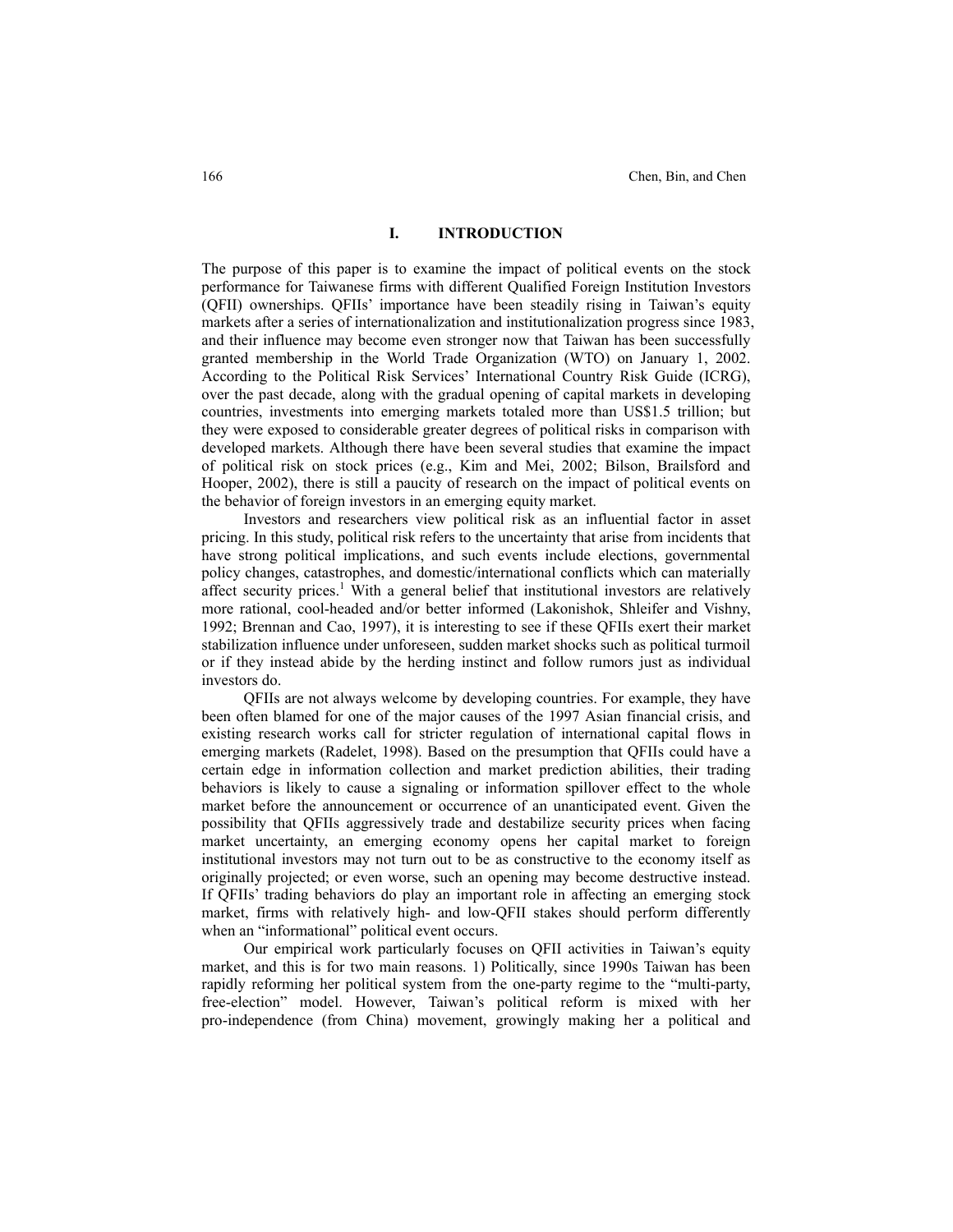military target of Mainland China, who has ever been claiming the sovereignty of Taiwan's territory and planning for cross-strait reunification. Taiwan's political environment is therefore very unique with abundant dramatic events in our sample period. 2) Economically, since 1990s Taiwan has also begun to open her equity market to QFIIs, whose market share grows at an increasing speed. So in the absence of research in the area of political shocks, the main purposes of this study are to test: (1) whether or not Taiwan's stock market reacts efficiently to the occurrence of political events, and (2) whether or not the trading behaviors of foreign institutional investors significantly differ from those of the local individual investors around the events. Such empirical evidence can provide useful information for government policymakers and individual investors to better understand the political risk and QFIIs' trading behaviors in Taiwan and other emerging markets.

The rest of this paper is organized as follows. Section II reviews the recent literature on the effect of foreign investment on domestic stock markets and its relation to political events. Section III briefly reviews QFII regulation developments in Taiwan and the major political events during the sample period. The data and methodology are described in Section IV. Section V presents Empirical results, and Section VI concludes.

## **II. LITERATURE REVIEW**

## **A. The Association between Political Risk and Stock Returns**

The occurrences of major political events signal potential shift in national policy or uncertainty in society development, so they can presumably cause market-wide valuation influence. Nevertheless, most of existing studies focus on effect of economic events on stock prices and there has been far fewer empirical works that examine the impact of political events on the stock markets. Niederhoffer, Gibbs and Bullock (1970), Peel and Pope (1983) and Gemmill (1992) examine the stock price behaviors during governmental and/or congressional elections in various developed countries, and they find some inefficiency in share prices around the time of elections, implying a profitable trading rule. They argue that changes in government administration caused by elections tend to affect financial policies or legislation, thereby significantly affecting stock prices. On the other hand, Cutler, Poterba and Summers (1989) examine the impact of various political events on stock prices, but find no evidence of significant impact of non-economic events on U.S. stock market performance.

In emerging markets, both Chan and Wei (1996) and Kim and Mei (2001) document that political news substantially increase stock volatility in Hong Kong. Bilson, Brailsford, and Hooper (2002), utilizing the Political Risk Services' International Country Risk Guide (ICRG) as the political risks proxies, report that political risk tend to be far more prevalent in emerging markets (especially those in the Pacific Basin), than in the developed markets. Ma, Sun, and Tang (2003) use the Tiananmen-Square Bloodshed to examine the effect of unexpected political event on the share prices of U.S. firms with joint ventures in Mainland China. Their results show that the incident indeed had a significant impact on U.S. firms with joint ventures in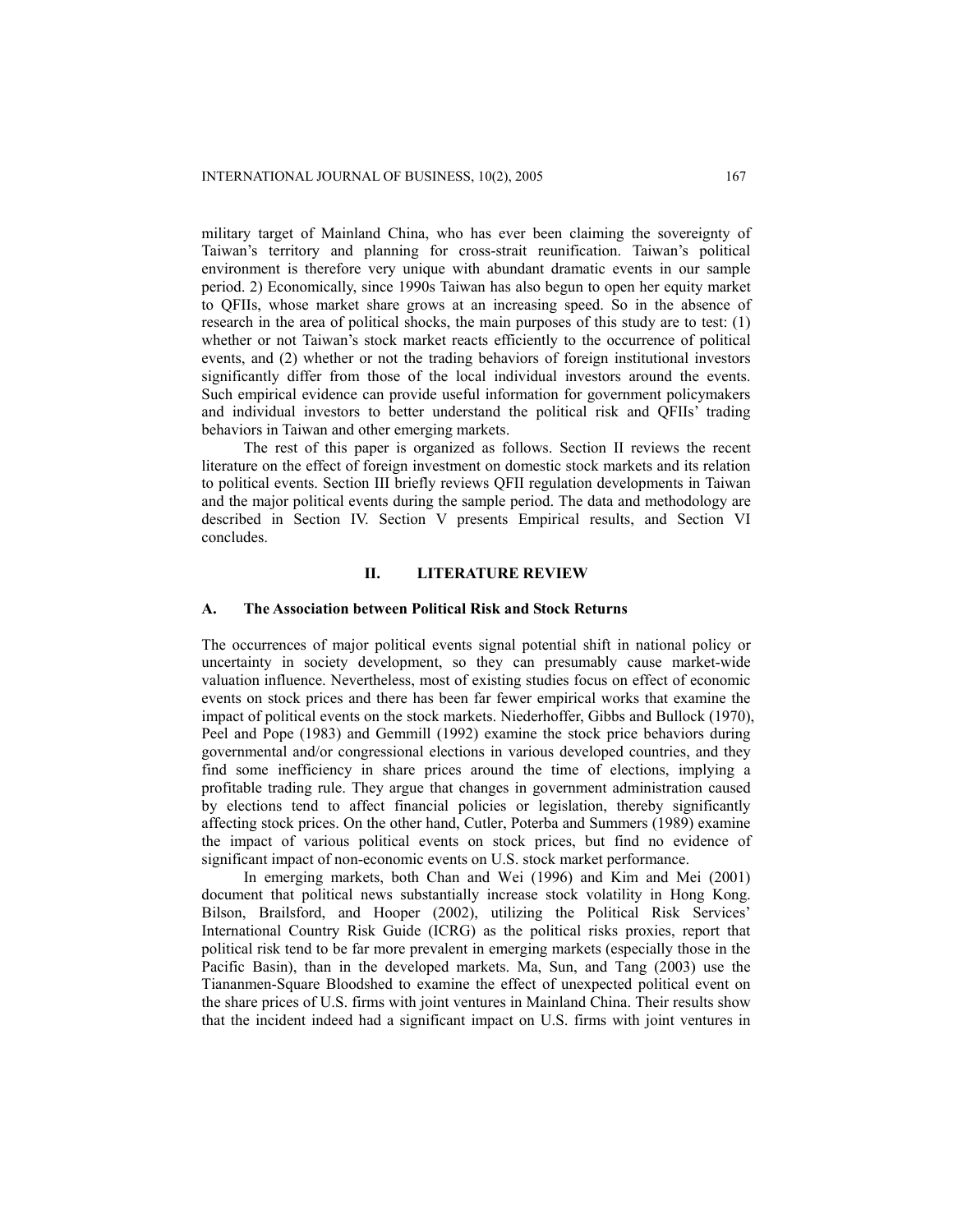China, and the U.S. stock market reacted efficiently to both the high- and low-degree of risk exposure of the joint ventures located in different locations in China. On the other hand, according to the ICRG, Taiwan is highly sensitive to international political and economic climate due to her export-oriented economy and uneasy political relationship with Mainland China; yet so far we have found few existing published studies that investigate the valuation impact of political events on Taiwan's equity market.

## **B. QFII Development in Taiwan and Door-Opening Effect on Equity Market**

Li (2002) summarizes the opening developments in Taiwan' stock market. Back in the early 1990s, small individual investors held approximately 95% of Taiwan's firm equities.<sup>2</sup> Efforts to induce institutional investors, including opening the stock market to foreigners, have led to the proportion of institutional equity holdings increasing from only 0.1% in 1970 to nearly 20% in 2001. Unlike most of the other Far Eastern countries or regions, Taiwan kept a much tighter governmental control on the financial deregulation process, and the government has been very cautious about QFIIs' market entry status during the capital market reforms.<sup>3</sup> Since the early 1980s, Taiwan's liberalization in the financial sector took place as a process of gradual change and proceeded in three stages, based on the "Plan of the three stages of Foreign Investment" proposed by the Ministry of Finance and approved by the Executive Parliament in 1982. As a part of the Stage I liberation, beginning in 1983, foreigners were first allowed to indirectly own Taiwan's equity assets through investment fund, that is, via the purchase of beneficial certificates.<sup>4</sup> Beginning in June 1989, foreign security brokers were licensed to operate in Taiwan's local market.

Stage II began in December 1990, and in this stage direct investment by QFIIs in Taiwan's securities is legalized. Finally in Stage III, which took effect in March 1996, the government allowed not only QFIIs but also all foreign natural persons to directly purchase Taiwan's securities. Foreign investors used to be prohibited from owning more than 50 percents of a Taiwanese company's total issued and outstanding shares, either individually or in the aggregate with other foreign investors. But effective on December 30, 2000, the percentage caps on foreign ownership of most Taiwanese securities have been eliminated.<sup>5</sup> According to the Taiwan Economic News ("Foreign Investors Playing Bigger Role on Taiwan Stock Market", published on October 21, 2001), the number of registered QFIIs increased to more than six hundred and twenty by the end of 2001. Although the overall QFII trading value only accounts for approximately 5.5% of the whole TSE trading value during the sample period, Yang (2002) argues that in Taiwan the actual influence exerted by QFIIs is far greater than their proportion of ownership holdings.

Besides Taiwan, there have been no fewer than twenty-five emerging markets that are open to foreign institutional investors by the year of 2001 (Li, 2002). However, empirical evidence on the economic influence of foreign institutional investors on equity market is still mixed and controversial. Financial reforms, including liberalization and deregulation of domestic security markets, presumably enhance free-market competition and thus stimulate the market development and growth. Todaro (1994) considers "liberalization and privatization have been widely hailed as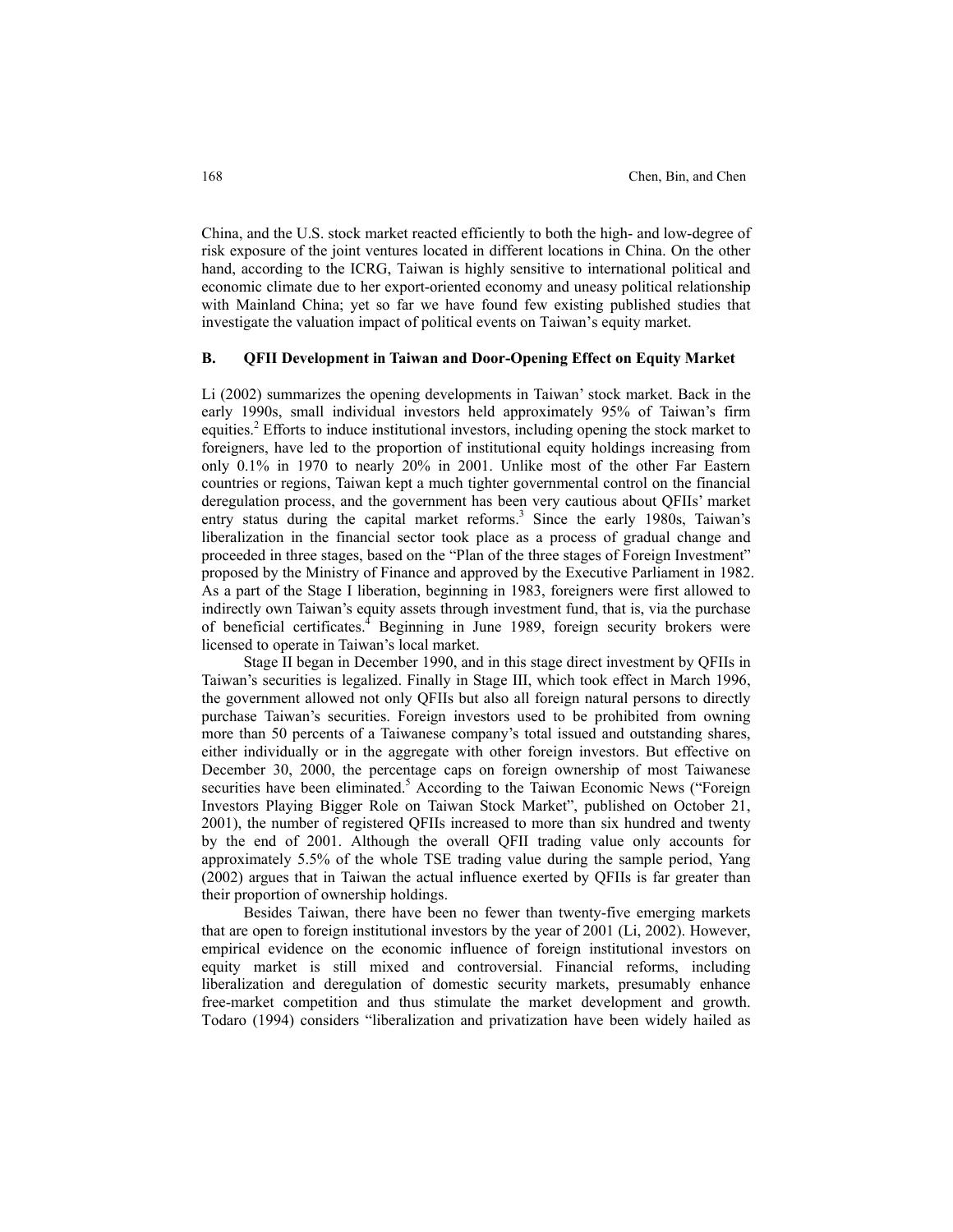important elements in proper strategy to achieve stronger economic growth." His argument is partially supported by Bekaert and Harvey (1997) and Choe, Kho, and Stulz (1999) who find that opening a stock market to QFIIs does not drive up emerging market volatility, and by Henry (2000) who documents the positive correlation between market liberalization progress and market value appreciation. But on the other side of the debate, QFIIs have been blamed for the lack of long-term commitment to a developing country's local economic development, therefore making emerging markets more volatile and vulnerable to international capital flights and speculations. Also, QFIIs dissenters claim that the economic or political uncertainty overseas could easily affect home economy after opening equity market to QFIIs, reducing an emerging market's "autonomy" and "immunity". In the recent Mexican and Asian currency crises, foreign capital reportedly quit as quickly as they come, causing chain effects and leaving the emerging markets in total disorders. The speculative attacks led by QFIIs also indicate the weakness of a developing open economy. For example, QFIIs are believed to pursue "positive feedback" investment strategies, which can cause the stock market to overreact to the changes in equity intrinsic values.<sup>6</sup> Several existing studies (Tesar and Werner, 1995; Brennan and Cao, 1997; Froot, O'Connel, and Seasholes, 2001) find that QFIIs pursue positive feedback strategies, with no supporting evidence for QFIIs' stabilization impact on stock prices.

In addition, Kawakatsu and Morey (1999) find that liberalization does not improve efficiency in emerging markets. The linkage of QFIIs to increased market volatility is not strongly supported by existing empirical studies (e.g., Kim and Singal, 2000). Furthermore, Kwan and Reyes (1997) observe that liberalization measures appear to have significantly decreased the volatility in Taiwan's stock market. Nevertheless, Wang and Shen (1999) report that foreign investment significantly increases the volatility of currency exchange rate in Taiwan, but its effects on stock returns are rather insignificant. Lin and Shiu (2003) find that foreign investors hold relatively greater ownerships in those Taiwanese firms with large market capitalization, low book-to-market ratios, high export ratios, high betas (especially for small firms) and low dividend yields, and they suggest that foreign investors' preference could be attributed to the differentials in exposures to informational asymmetries, investment barriers and/or tax statuses. Our study aims to extend previous works by associating QFII ownership levels with Taiwanese firms' political risk exposure, e.g., their stock price reactions to the occurrence of specific political events.

## **III. MAJOR POLITICAL EVENTS RELATED TO TAIWAN DURING 1996-2002**

Table 1 lists some of Taiwan's most noteworthy political events occurred during 1996-2001, and our study explicitly examine the price reactions of Taiwan's equity market to their occurrences. We identify the event dates by searching the news columns in three major Taiwanese newspapers (Liberty Times, China Times, and United Daily News). The tension between Taiwan and Mainland China has always been the most important political factor affecting Taiwan's stock prices. Therefore, the first tension to be examined is that Mainland China (PRC), in an attempt to influence the outcome of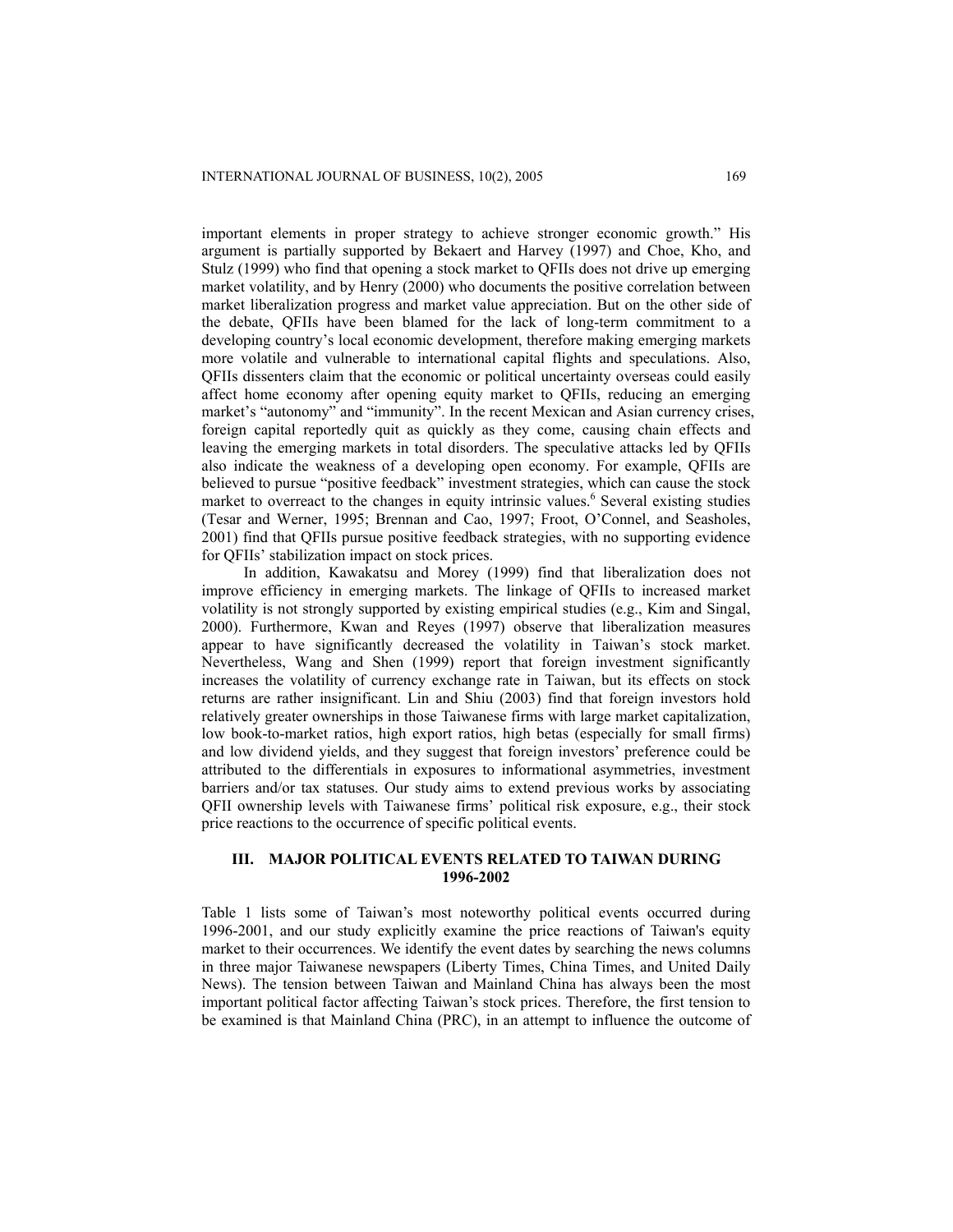|              | <b>Event Occurrence Date</b> | Event Date $t = 0$                    | <b>Event Descriptions</b>                                                                                                                                          |
|--------------|------------------------------|---------------------------------------|--------------------------------------------------------------------------------------------------------------------------------------------------------------------|
| L            | February 6, 1996             | February 6, 1996                      | Mainland China announced her military<br>exercise plans around the Taiwan Strait,                                                                                  |
| $\mathbf{I}$ | March 23, 1996               | March 25, 1996                        | causing an invasion alarm to Taiwan.<br>Mr. Tung-Hui Lee was elected President<br>of Republic of China (Taiwan)<br>in<br>Taiwan's first free election.             |
| Ш            | July 9, 1999                 | July 9, 1999                          | President Tung-Hui Lee announced his<br>of "Special"<br>State-to-State<br>proposal<br>Relationship" between<br>Taiwan<br>and                                       |
| IV           |                              | September 21, 1999 September 27, 1999 | Mainland China.<br>A powerful earthquake hit Taiwan and<br>caused huge causalities and property<br>losses. The government tried her best to                        |
| V            | March 18, 2000               | March 20, 2000                        | clam down the upset people.<br>Mr. Shui-Bian Chen from the opposition<br>party (the pro-independence DDP) was<br>elected President.                                |
| VI           |                              | September 30, 2000 September 30, 2000 | The plan to build the No. 4 Nuclear Power<br>Plant in Taiwan was halted by the                                                                                     |
| VІІ          |                              | September 11, 2001 September 13, 2001 | government.<br>The international terrorists launched a<br>series of suicidal attacks on the American<br>homeland. Taiwan's stock market was<br>closed on the news. |
| VIII         | December 1, 2001             | December 3, 2001                      | The new legislature election<br>made<br>President Chen's party (DDP) the largest<br>party in Taiwan's congress.                                                    |
| IX           | March 29, 2002               | March 29, 2002                        | Taiwan's government lifted the ban on<br>corporate investments in building 8-inch<br>wafer plants in Mainland China.                                               |

**Table 1** The selected political events from 1996 to 2002 related to Taiwan

Note: In this table the occurrence (calendar) date is not necessarily the event (trading) date  $t = 0$ . For some of the selected events, the occurrence date may be a holiday or the market was shut down due to the event. In such case, the event date  $t = 0$  is defined as the first market opening day after the occurrence date.

Taiwan (Republic of China, or ROC)'s first presidential free election, officially announced on February 6, 1996 the plan of a series of military maneuvers, including ballistic missile test fires, near the Taiwan Strait (Event I, in calendar sequence).<sup>7</sup> The news caused a "war alarm" that shocked the whole Taiwan Island and triggered a panic selling in her equity market. Taiwan's presidential election was then still held as scheduled on Saturday, March 23, 1996, during which Mr. Tung-Hui Lee, the former ROC president who had been progressively confronting Mainland China's cross-strait reunification proposal, was elected by a wide margin (Event II). $8$  The second round of cross-strait tension events occurred in July 9, 1999, when President Lee announced his proposal of a "Special State-to-State Relationship" with Mainland China in a Deutsche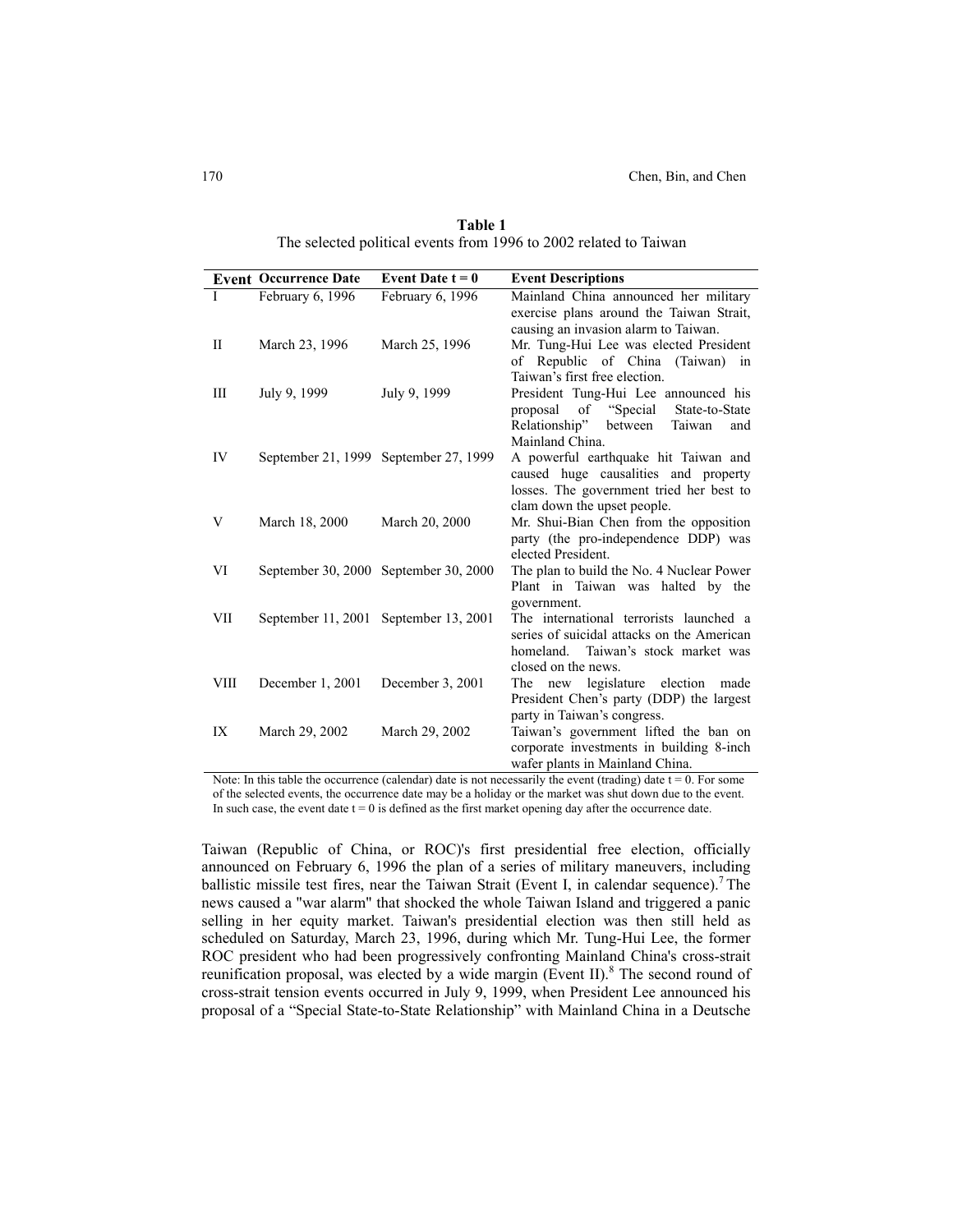Welle interview, signaling his intention of pushing forward Taiwan's independence from China (Event III). Mistrusts and hostilities with Mainland China was quickly mounting to an unprecedented level, and Chinese government even intimidated to launch another round of military exercises around Taiwan. On March 18, 2000, Taiwan held her second presidential election. In a tight three-way race, Mr. Shui-Bian Chen, the nominee from the pro-independent Democratic Progressive Party (DPP), won the election by a small margin (Event V). The outcome surprised many Taiwanese people and Mainland China, as this was the first time in Taiwan's history that an opposition party leader had ever won the presidency by official election. We thus expect that significant stock market reactions should be observed surrounding the Election Day.

Besides the presidential elections, some other election-related political events are also considered as influential to Taiwan's stock market. One instance is Taiwan's legislature election held on December 1, 2001 made DPP the largest party in the congress (Event VIII), providing President Chen with unprecedented (but still insufficient) power support to implement his announced "political reform" agenda. On the other hand, as the economic ties consistently grow stronger between Taiwan and the Mainland, the cross-strait political atmosphere is not always tense. One sign of reconciliation is that the Taiwan's government, after lengthy hot debates, announced on March 29, 2002 "the Policy Guidelines for Investment in Wafer Plants on the Mainland," and "the Implementation Plan with Supporting Measures for Investment in Wafer Plants on the Mainland" (Event IX). Such new official policies effectively deregulated Taiwanese investments in building 8-inch-or-smaller-size wafer plants in Mainland China, and were thus considered by the business society across the strait as a significant breakthrough in tightening the cross-strait economic relationship and benefiting both sides. We thus expect that significant stock gains should be observed surrounding this new policy announcement.

During the past few years, while the headline of Taiwan's major public media has often been dominated by the cross-strait political and economic relationships, the important domestic issues also emerge into the public focus with strong political implications. 1) In the early morning of September 21, 1999, an unprecedented strong earthquake strokes the central Taiwan, causing tremendous causalities and property losses (Event IV). Taiwan's stock market was forced to remain closed for one week; while the government put her full efforts to maintain social orders and resume the people's confidence, and the Public Medias strongly blamed the government for bureaucratic inefficiency in rescue and rebuilding. 2) On September 30, 2000, Taiwan's Minister of Economic Affairs proposed to the Executive Parliament for halting the construction of the 4th Nuclear Power Plant in the island (Event VI). The halt of the new nuclear power plant construction raised Public Medias' strong concerns about Taiwan's future power shortage problems and investors' confidence impairment,<sup>9</sup> and Taiwan's stock market index plummeted by 247 points on the same day. 3) On September 11, 2001, the series of terrorist suicidal attacks shocked not only the U.S. but also the rest of the world, including Taiwan's stock market (Event VII). The TSE was closed on September 12 due to the tragic event and was reopened on the following day. Public Medias expressed deep concerns about chaos within Taiwan's American ally, potential similar terrorist attacks on Taiwan, or even possible invasion by Mainland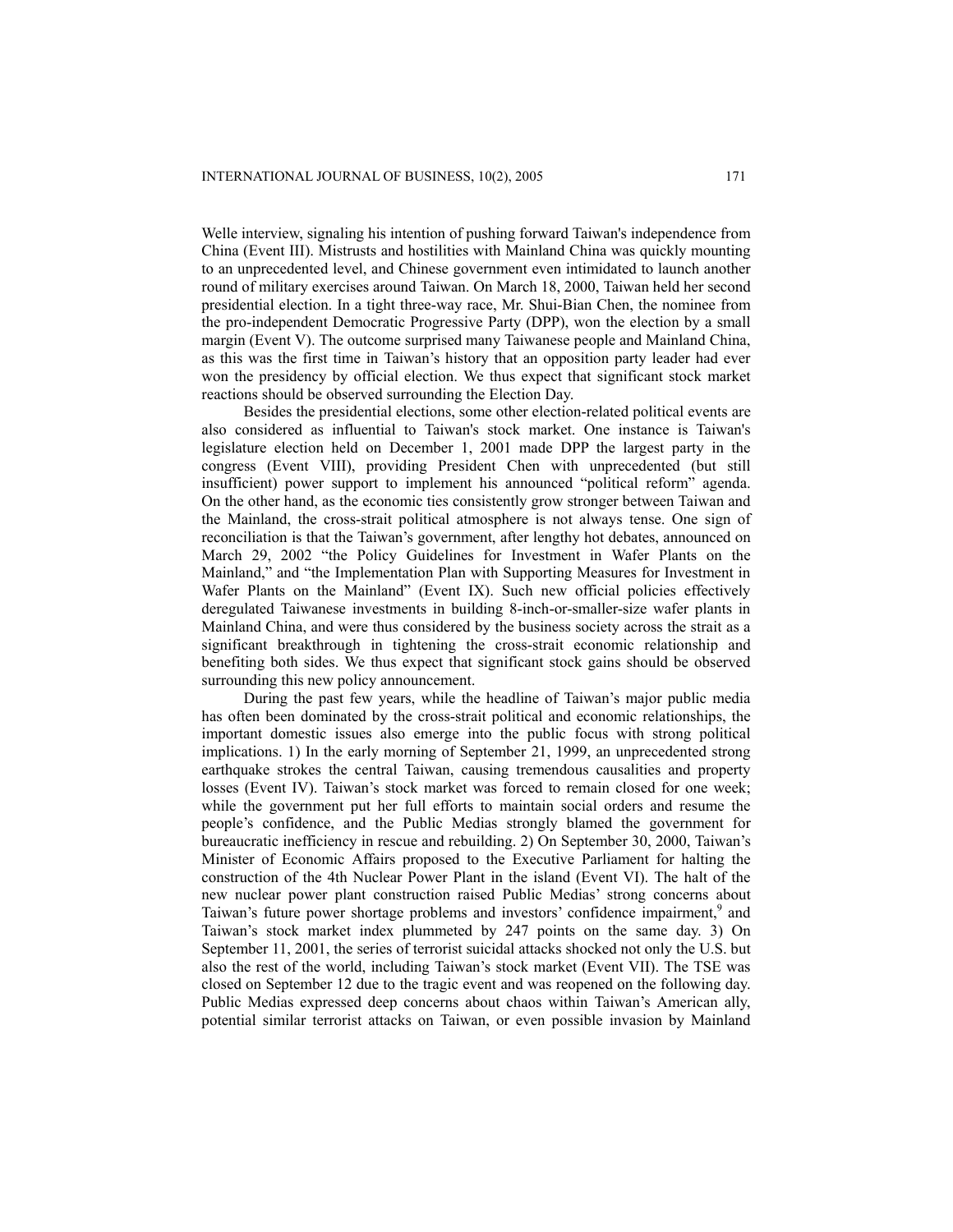China which might exploit such an opportunity, and these presumably add more weights to the market panic.

#### **IV. DATA AND METHODOLOGY**

#### **A. Data**

In order to study the trading behavior of QFIIs around the occurrence of political events, we first calculate the average proportion of shares outstanding held by QFIIs during the January 1996 - June 2002 period for all firms that were listed on the Taiwan Stock Exchange (TSE). Firms listed on the over-the-counter market are excluded. Next, corresponding to TSE's industry classification, we sort out the five industries with the highest QFII ownership. These five industries are electronics, transportation, department stores, machinery, and "others" (non-categorized). The top ten firms with the highest QFII ownership in each of these five industries are then selected, and the high-QFII-ownership portfolio finally includes 50 firms. We also sort out the five industries with the lowest QFII ownership, which are construction, steel, textiles, chemical, and electric appliance. The top ten firms with the lowest QFII holding in their industry are selected into the low-QFII-ownership portfolio.

Our final sample therefore consists of a total of 100 firms, which are listed on the TSE and evenly divided into two subgroups with different QFII ownership proportions. Our data source is the Taiwan Economic Journal database (TEJ), in which we retrieve each sample firm's specific monthly QFII ownership proportions, its corresponding daily price returns and market capitalizations, and the daily returns for the whole TSE stock market (the "Taiwan Weighted Stock Index"). Table 2 summarizes the daily returns, average QFII percentages and market risk coefficients for high- and low-QFII portfolios from January 1996 through June 2002. The QFII percentage holdings average 6.89% for the high-QFII group and merely 0.14% for the low-QFII group. Nonetheless, the average market risk (beta) estimates for these two portfolios are 0.828 and 0.816, respectively, with neither being significantly from unity (i.e., the market index beta).

**High-QFII Portfolio Low-QFII Portfolio**  Mean Return  $-0.003\%$  -0.083% Maximum Return 0.273% 0.085% Minimum Return  $-0.302\%$  -0.278% Standard Deviation in Returns  $0.115\%$  0.092% Average QFII Holding Percentage 6.890% 0.140% Market Risk (Beta Coefficient) 0.828 (1.395) 0.816 (1.628)

**Table 2** Summary statistics of the average daily returns for high and low QFII-holding firms during January 1996 - June 2002

Note: The market risk coefficients correspond to the Taiwan Weighted Stock Index. In parentheses are *t*-statistics from testing the null hypothesis that portfolio beta equals unity.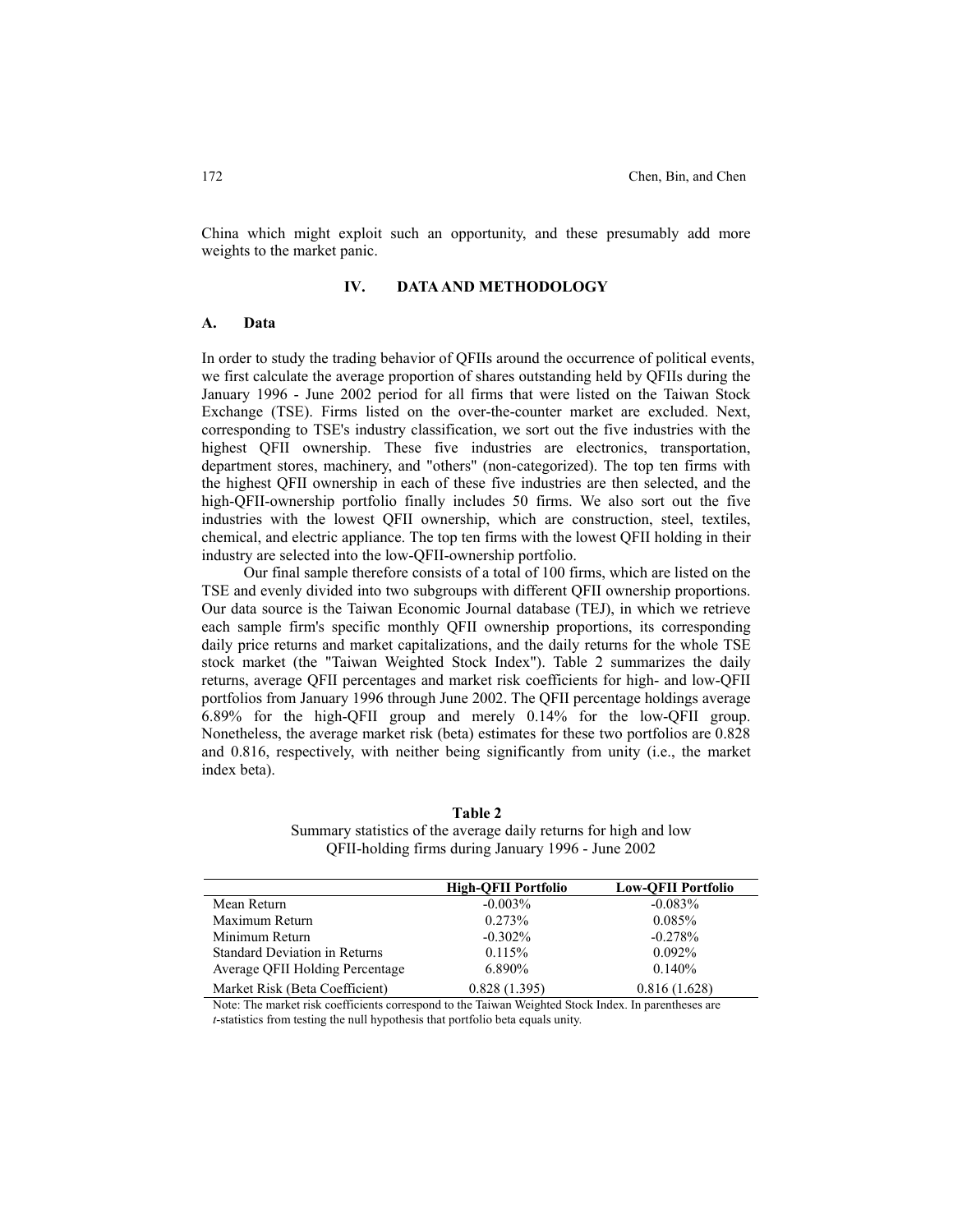#### **B. Estimation Methodology**

We use two methodologies to investigate the difference of impacts of political events on our two groups of stock portfolios. As the market risk coefficients of both portfolios are not significantly different from that of the Taiwan Weighted Stock Index (see Table 2), we first employ the market-adjusted technique to examine the abnormal returns around the occurrence of political events. Specifically, we measure the daily stock return as:

$$
R_{it} = \ln P_{it} - \ln P_{it-1}
$$
 (1)

$$
AR_{it} = R_{it} - RM_t
$$
 (2)

where  $P_{it}$  is stock i's closing price on day t,  $R_{it}$  is the natural logarithm form of return for stock i on day t,  $AR_{it}$  is the abnormal return of stock i on day t, and  $RM_t$  is the market index return on day t.  $AR_{it}$  measures the high- or low-QFII holding firm's equity return after adjusting for Taiwan's market movement, and  $RM_t$  employs the return on the Taiwan Weighted Stock Index as a proxy. In case that an event occurs after the market closes or over the weekend, we use the following trading day as the event date  $t = 0$ . The estimation period consist of 30 trading days prior to and 30 trading days after after each event window, whose range covers between  $t = -5$  and  $t = +5$ surrounding the corresponding announcement.

The robustness of test results based on the above market-adjusted event-study methodology, however, still depends on additional assumptions: the residuals are normally distributed, uncorrelated with the explanatory variables, and independent across firms. Existing evidence indicates that such assumptions might not hold in the real world due to problems that include non-synchronous trading, calendar/industry clustering and time-varying volatility in asset returns. For example, Reyes (1999) reports that the Ordinary-Least-Squares (OLS)-based regression estimates, ignoring conditional heteroscedasticity, could bias the abnormal returns of small and large firms. To minimize potential statistical problems and estimate abnormal returns efficiently, in the second part of analysis we employ a Multivariate Regression Model (MVRM) that is built upon a system of portfolio return equations for multiple event announcements.<sup>10</sup> This MVRM framework has been used in various empirical works to examine the stock price reactions to new policy announcements, deregulation legislations and political/economic crises (e.g., Cornett and Tehranian, 1990; Wagster, 1996; Bin, Blenman and Chen, 2004).

Parameters for the abnormal returns are generated from the following multivariate regression and are regressed jointly for high- and low-QFII holding stock portfolios:

$$
R_{jt} = \alpha_j + \beta_{jl} RM_{t-1} + \beta_{j2} RM_t + \beta_{j3} RM_{t+1} + \sum_{k=1}^{9} \gamma_{jk} D_{kt} + \varepsilon_{jt},
$$
 (3)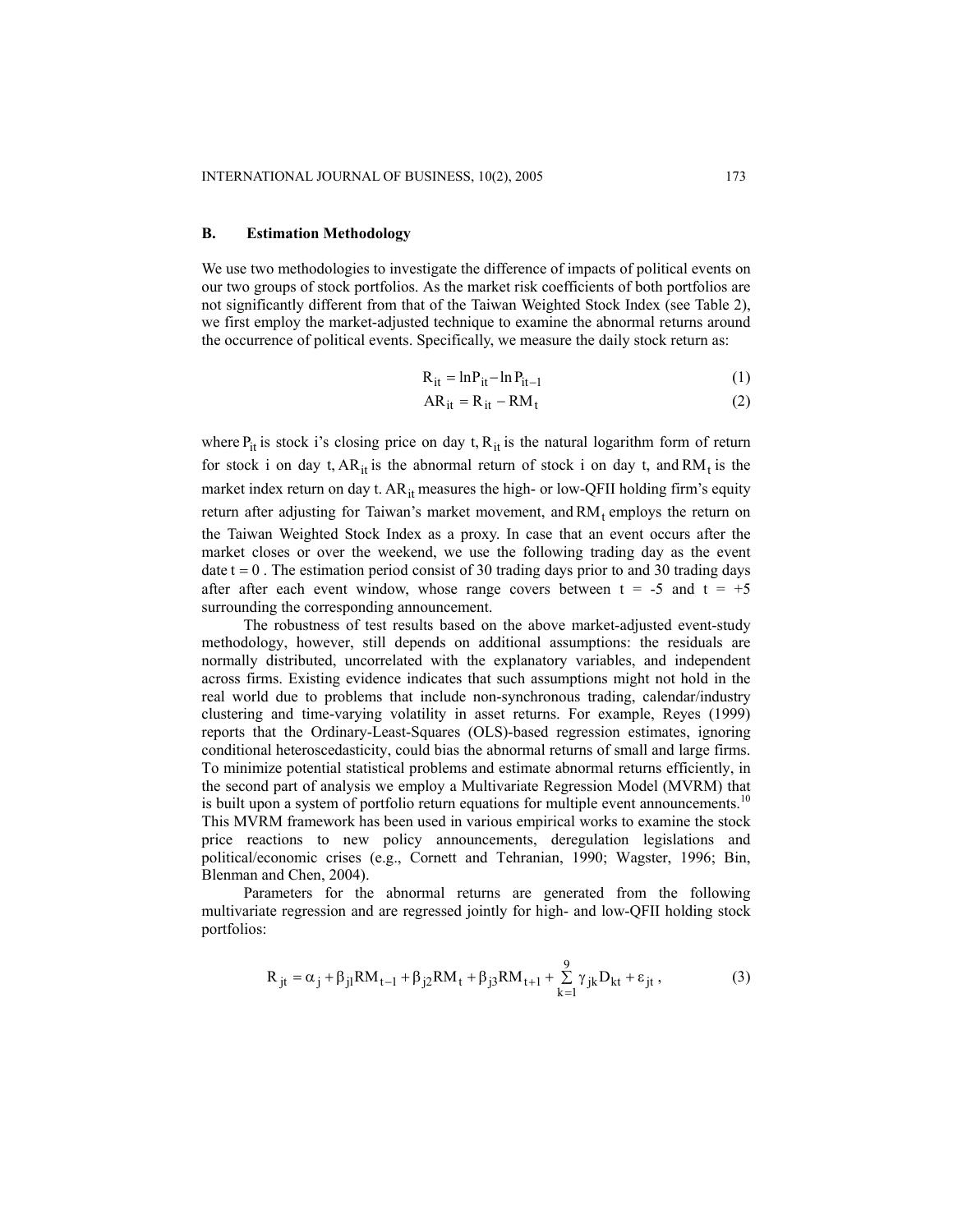where  $R_{jt}$  is the portfolio return j (high- or low-QFII-holding stock portfolio) on day t,  $RM_t$  is the return on the Taiwan Weighted Stock Index on day t, lead and lag market returns  $RM_{t-1}$ ,  $RM_{t+1}$  are added as explanatory variables to deal with return distributional problems associated with nonsynchronous trading,  $D_{kt}$  is the dummy variable that captures the impact of event k on portfolio return and equals 1 if day t is within the event window period and 0 otherwise, and  $\varepsilon_{jt}$  is a an error term that is modeled in a "Generalized Autoregressive Conditional Heteroscedasticity" (GARCH) framework that controls for possible time-varying volatility of daily returns for portfolio j:

$$
\varepsilon_{jt} \sim N(0, h_{jt}^2), \text{ where } h_{jt}^2 = \phi_{j0} + \phi_{j1} h_{jt-1}^2 + \phi_2 \varepsilon_{jt-1}^2. \tag{4}
$$

Using daily returns series over 60 trading days surrounding the event window, we apply the GARCH (1, 1) process to Equation (3) for each sub-portfolio respectively, and compute a covariance matrix of GARCH residuals that fit Equation (4). Next, to adjust for cross-section dependence of the disturbances, the Seemingly Unrelated Regression (SUR) methodology is employed to jointly estimate the abnormal performance of the two sub-portfolios as an interrelated system, and then test the following null hypotheses:

Hypothesis 1:  $\gamma_{ik} = 0 \quad \forall j$ ; the abnormal return for each high- or low-QFII holding stock portfolio equals zero for Event k.

Hypothesis 2:  $\gamma_{ik} = \gamma_{jk} \ \ \forall \ i, j \ (i \neq j)$ ; each of the nine events yields the same valuation impact on both high- and low-QFII holding stock portfolios.

#### **V. EMPIRICAL RESULTS**

#### **A. Event Studies based on the Market Adjusted Model**

Regression results of the market-adjusted model are presented in Panels A through C of Table 3, given the assumptions of asset return normality and market risk uniformity. The valuation effects of Event I (the Taiwan Strait missile crisis) on the high-QFII-holding portfolio are statistically insignificant for the trading days of pre-event week, the trading days of post-event week, or the event date  $t = 0$ . On the other hand, the low-QFII portfolio shows some significant (at the 0.05-0.10 level) daily price reactions before and after Mainland China's official announcement of ballistic missile tests, with the sign of these significant daily AR shifting (e.g., -0.43 percent for Day  $t = -1$ , and  $t = +0.91$  percent for Day  $t = +1$ ).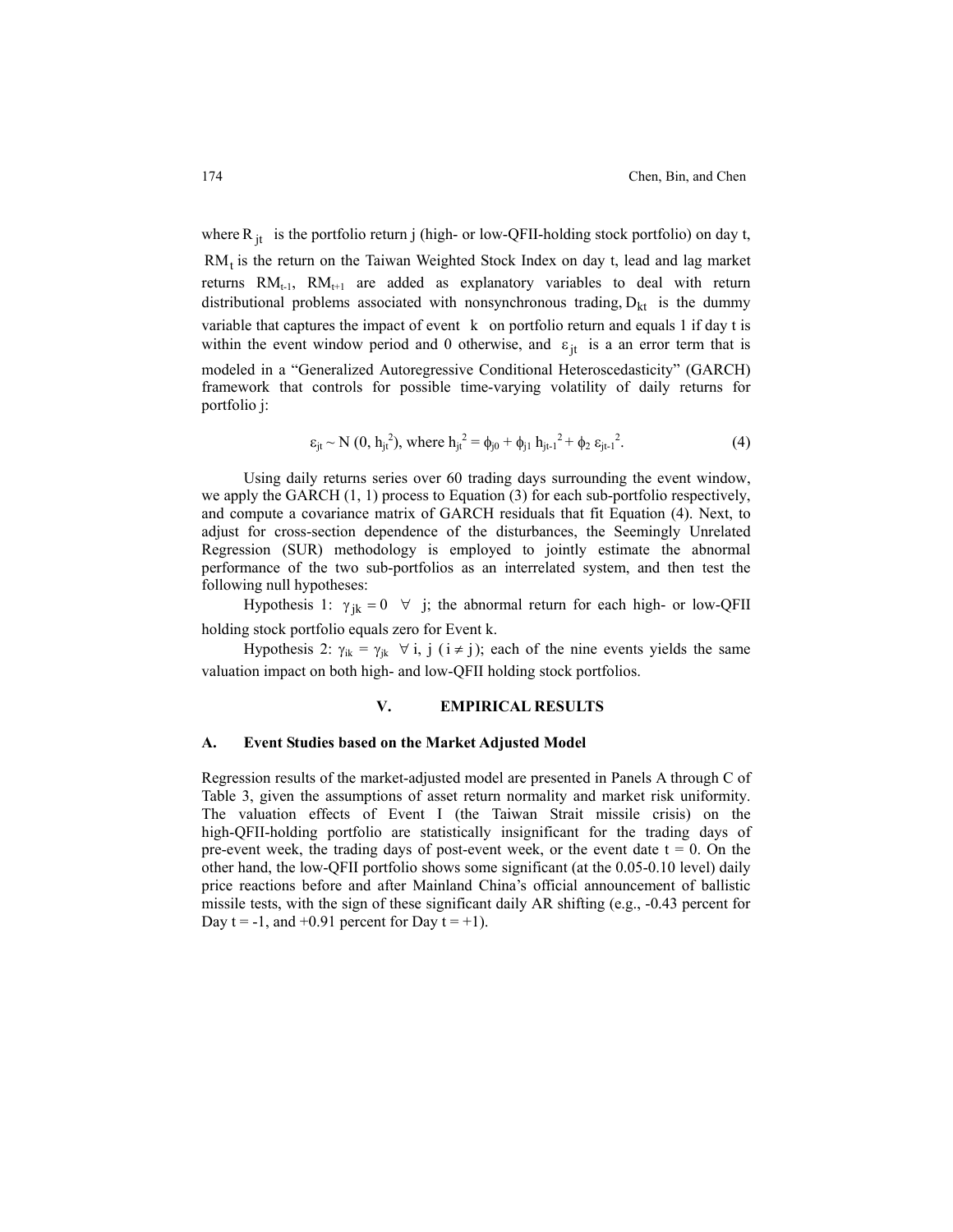| Panel A   |            |                                                                                 |            |            | Daily Abnormal Returns and Cumulative Abnormal Returns around Event dates |                                                                                                                                                                                                  |                                                                                                                                                          |                                                                                          |                                                                                                 |
|-----------|------------|---------------------------------------------------------------------------------|------------|------------|---------------------------------------------------------------------------|--------------------------------------------------------------------------------------------------------------------------------------------------------------------------------------------------|----------------------------------------------------------------------------------------------------------------------------------------------------------|------------------------------------------------------------------------------------------|-------------------------------------------------------------------------------------------------|
| Date      | I. The Tai | wan Strait Missile Crisis<br>February 6, 1996)                                  |            | ⊨          | The 1st Presidential Election<br>(March 23, 1996)                         |                                                                                                                                                                                                  |                                                                                                                                                          | III. "Special State-to-State Relationship"<br>Announcement (July 9, 1999)                |                                                                                                 |
|           |            | 20M                                                                             |            |            | $\infty$                                                                  |                                                                                                                                                                                                  | ligh                                                                                                                                                     | $\infty$                                                                                 |                                                                                                 |
|           |            | 0.00%                                                                           |            |            |                                                                           |                                                                                                                                                                                                  |                                                                                                                                                          |                                                                                          |                                                                                                 |
|           |            |                                                                                 |            |            |                                                                           |                                                                                                                                                                                                  |                                                                                                                                                          |                                                                                          |                                                                                                 |
|           |            |                                                                                 |            |            |                                                                           |                                                                                                                                                                                                  |                                                                                                                                                          |                                                                                          |                                                                                                 |
|           |            |                                                                                 |            |            |                                                                           |                                                                                                                                                                                                  |                                                                                                                                                          |                                                                                          |                                                                                                 |
|           |            | $-0.48\%$ **<br>0.19%<br>0.19%**<br>0.43%**<br>0.19%***<br>0.153%***<br>0.0.20% |            |            |                                                                           | $H = 14.7\%$<br>$0.27\%$<br>$0.35\%$<br>$0.35\%$<br>$0.40\%$<br>$0.54\%$<br>$0.54\%$<br>$0.54\%$<br>$0.54\%$<br>$0.54\%$<br>$0.54\%$<br>$0.54\%$<br>$0.54\%$<br>$0.54\%$<br>$0.54\%$<br>$0.54\%$ | $1.22\%$ *<br>$2.65\%$ *<br>$0.77\%$ **<br>$0.000$<br>$0.0000$<br>$0.0000$<br>$0.0000$<br>$0.00000$<br>$0.00000$<br>$0.00000$<br>$0.00000$<br>$0.000000$ | $2.45\%$ *<br>3.35%*<br>-0.059%**<br>-1.44%*<br>0.05%%<br>0.05%**<br>1.29%**<br>-0.05%** | $\mu$ H = $\mu$ <sub>1</sub><br>-1.23%<br>-0.70%%<br>0.27% 0.83%<br>0.00%% 0.00%<br>0.00% 0.00% |
|           |            |                                                                                 |            |            |                                                                           |                                                                                                                                                                                                  |                                                                                                                                                          |                                                                                          |                                                                                                 |
|           |            |                                                                                 |            |            |                                                                           |                                                                                                                                                                                                  |                                                                                                                                                          |                                                                                          |                                                                                                 |
|           |            |                                                                                 |            |            |                                                                           |                                                                                                                                                                                                  |                                                                                                                                                          |                                                                                          |                                                                                                 |
|           |            |                                                                                 |            |            |                                                                           |                                                                                                                                                                                                  |                                                                                                                                                          |                                                                                          |                                                                                                 |
|           |            |                                                                                 |            |            |                                                                           |                                                                                                                                                                                                  |                                                                                                                                                          |                                                                                          |                                                                                                 |
|           |            |                                                                                 | $0.46\%$ * |            |                                                                           |                                                                                                                                                                                                  |                                                                                                                                                          |                                                                                          | $0.70\%$ <sup>+</sup>                                                                           |
|           |            |                                                                                 |            |            |                                                                           |                                                                                                                                                                                                  |                                                                                                                                                          |                                                                                          |                                                                                                 |
|           |            |                                                                                 |            |            |                                                                           |                                                                                                                                                                                                  |                                                                                                                                                          |                                                                                          |                                                                                                 |
| $(0, +2)$ | $0.01\%$   | $0.63\%$ **                                                                     |            | $.04\%$ ** | 06621                                                                     |                                                                                                                                                                                                  | 06621                                                                                                                                                    | $.21\%$ *                                                                                |                                                                                                 |
|           |            |                                                                                 |            |            |                                                                           |                                                                                                                                                                                                  |                                                                                                                                                          |                                                                                          |                                                                                                 |

**Table 3**

Note: Coefficients are OLS estimates of abnormal returns based on the market-adjusted model. Note: Coefficients are OLS estimates of abnormal returns based on the market-adjusted model. + Significant at the 0.10 level. \*\* Significant at the 0.05 level. \* Significant at the 0.01 level. + Significant at the 0.10 level. \*\* Significant at the 0.05 level. \* Significant at the 0.01 level.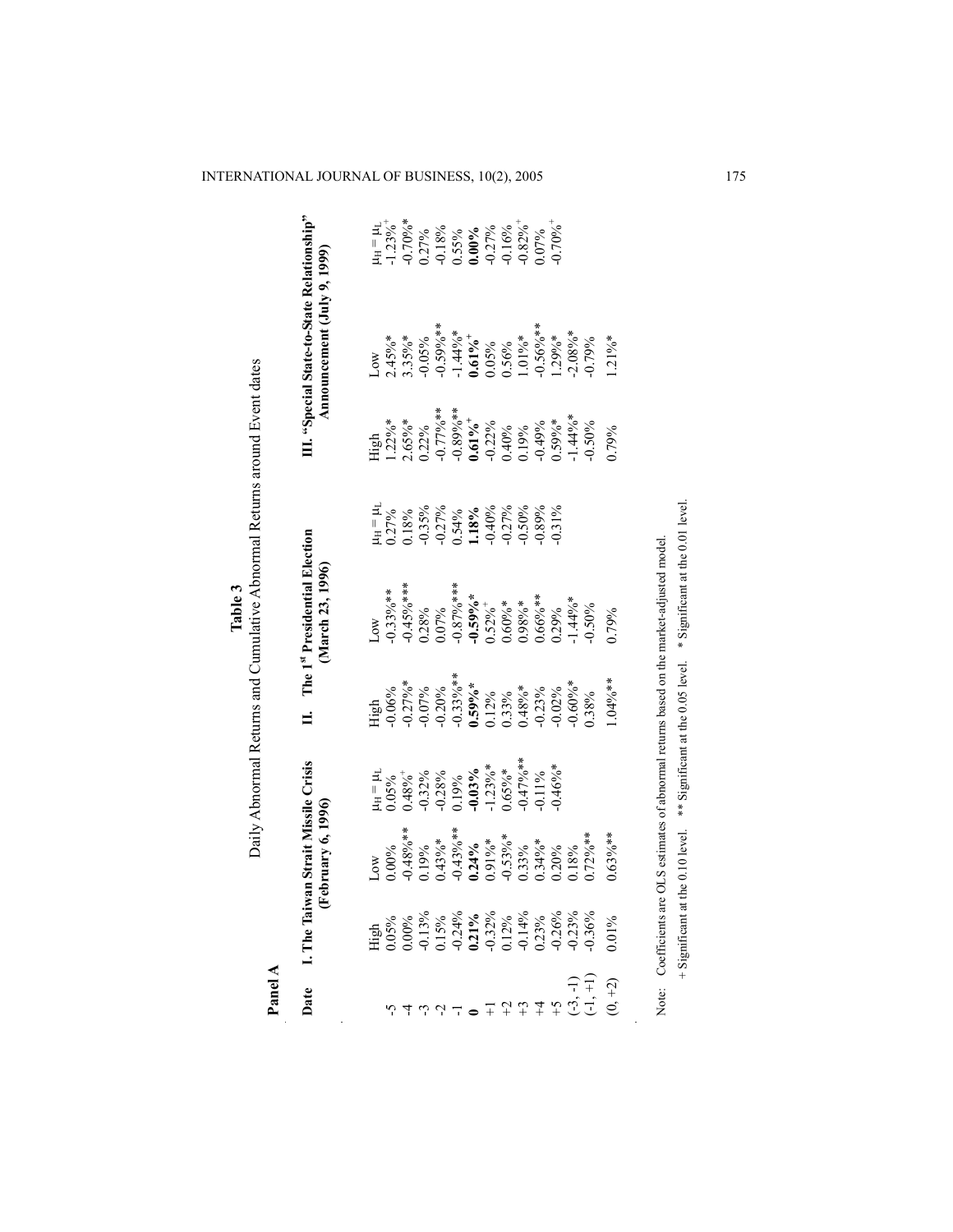| Panel B                                                                      |                                                                                                                                                                                                                                                             |                                                                          |                                                                  |                                                                                                                           |                                                                                                                                                                                   |                                                                                                                                                                           |                                                                                                                                                                                                                                                                                 |
|------------------------------------------------------------------------------|-------------------------------------------------------------------------------------------------------------------------------------------------------------------------------------------------------------------------------------------------------------|--------------------------------------------------------------------------|------------------------------------------------------------------|---------------------------------------------------------------------------------------------------------------------------|-----------------------------------------------------------------------------------------------------------------------------------------------------------------------------------|---------------------------------------------------------------------------------------------------------------------------------------------------------------------------|---------------------------------------------------------------------------------------------------------------------------------------------------------------------------------------------------------------------------------------------------------------------------------|
| Date                                                                         | Taiwan (September 21, 1999)<br>V. Earthquake at the Central                                                                                                                                                                                                 |                                                                          | V. The 2 <sup>nd</sup> Presidential Election<br>(March 18, 2000) |                                                                                                                           |                                                                                                                                                                                   | <b>71.</b> The Halt to build Nuclear Power<br>Plant No.4 (September 30, 2000)                                                                                             |                                                                                                                                                                                                                                                                                 |
|                                                                              |                                                                                                                                                                                                                                                             |                                                                          |                                                                  |                                                                                                                           |                                                                                                                                                                                   |                                                                                                                                                                           |                                                                                                                                                                                                                                                                                 |
|                                                                              | $[0.13\%^*_{00}$\n0.13\%^*_{00}$\n1.103\%^*_{00}$\n1.103\%^*_{00}$\n1.103\%^*_{00}$\n1.103\%^*_{00}$\n1.104\%^*_{00}$\n1.104\%^*_{00}$\n1.104\%^*_{00}$\n1.104\%^*_{00}$\n1.104\%^*_{00}$\n1.104\%^*_{00}$\n1.104\%^*_{00}$\n1.104\%^*_{00}$\n1.104\%^*_{0$ | 4 = 4<br>0.16%<br>0.64%<br>0.13%% 0.13%%<br>0.12%% 0.12%%<br>0.22% 0.12% |                                                                  | $H = 14$<br>$H = 0.65%$<br>$0.65%$<br>$0.63%$<br>$0.40%$<br>$0.40%$<br>$0.40%$<br>$0.8%$<br>$0.17%$<br>$0.18%$<br>$0.18%$ | $\overline{41}$ gh<br>$-1.318\%$<br>$-2.189\%$<br>$-1.67\%$<br>$-1.67\%$<br>$-1.99\%$<br>$-1.99\%$<br>$-1.19\%$<br>$-1.78\%$<br>$-1.78\%$<br>$-0.46\%$<br>$-0.46\%$<br>$-0.309\%$ | $30\%$<br>$2.89\%$<br>$3.12\%$<br>$3.12\%$<br>$3.149\%$<br>$3.149\%$<br>$3.149\%$<br>$3.149\%$<br>$3.149\%$<br>$3.149\%$<br>$3.149\%$<br>$3.15\%$<br>$3.15\%$<br>$3.15\%$ | $\begin{array}{l} \n 41 = 141.88\%\\ \n 1.58\%\\ \n 1.58\%\\ \n 1.394\%\\ \n 1.394\%\\ \n 1.394\%\\ \n 1.395\%\\ \n 1.396\%\\ \n 1.397\%\\ \n 1.337\%\\ \n 1.337\%\\ \n 1.11\%\\ \n 1.12\%\\ \n 1.13\%\\ \n 1.13\%\\ \n 1.13\%\\ \n 1.13\%\\ \n 1.13\%\\ \n 1.13\%\\ \n 1.13\%$ |
|                                                                              |                                                                                                                                                                                                                                                             |                                                                          |                                                                  |                                                                                                                           |                                                                                                                                                                                   |                                                                                                                                                                           |                                                                                                                                                                                                                                                                                 |
|                                                                              |                                                                                                                                                                                                                                                             |                                                                          |                                                                  |                                                                                                                           |                                                                                                                                                                                   |                                                                                                                                                                           |                                                                                                                                                                                                                                                                                 |
|                                                                              |                                                                                                                                                                                                                                                             |                                                                          |                                                                  |                                                                                                                           |                                                                                                                                                                                   |                                                                                                                                                                           |                                                                                                                                                                                                                                                                                 |
|                                                                              |                                                                                                                                                                                                                                                             |                                                                          |                                                                  |                                                                                                                           |                                                                                                                                                                                   |                                                                                                                                                                           |                                                                                                                                                                                                                                                                                 |
|                                                                              |                                                                                                                                                                                                                                                             |                                                                          |                                                                  |                                                                                                                           |                                                                                                                                                                                   |                                                                                                                                                                           |                                                                                                                                                                                                                                                                                 |
|                                                                              |                                                                                                                                                                                                                                                             |                                                                          |                                                                  |                                                                                                                           |                                                                                                                                                                                   |                                                                                                                                                                           |                                                                                                                                                                                                                                                                                 |
|                                                                              |                                                                                                                                                                                                                                                             |                                                                          |                                                                  |                                                                                                                           |                                                                                                                                                                                   |                                                                                                                                                                           |                                                                                                                                                                                                                                                                                 |
| $\begin{array}{c}\n\pm \\ \uparrow \\ \downarrow \\ \downarrow\n\end{array}$ |                                                                                                                                                                                                                                                             |                                                                          |                                                                  |                                                                                                                           |                                                                                                                                                                                   |                                                                                                                                                                           |                                                                                                                                                                                                                                                                                 |
|                                                                              |                                                                                                                                                                                                                                                             |                                                                          |                                                                  |                                                                                                                           |                                                                                                                                                                                   |                                                                                                                                                                           |                                                                                                                                                                                                                                                                                 |
| $\zeta_+$                                                                    |                                                                                                                                                                                                                                                             |                                                                          |                                                                  |                                                                                                                           |                                                                                                                                                                                   |                                                                                                                                                                           |                                                                                                                                                                                                                                                                                 |
|                                                                              |                                                                                                                                                                                                                                                             |                                                                          |                                                                  |                                                                                                                           |                                                                                                                                                                                   |                                                                                                                                                                           |                                                                                                                                                                                                                                                                                 |
| $(-3,-1)$<br>$(-1,+1)$<br>$(0, +2)$                                          |                                                                                                                                                                                                                                                             |                                                                          |                                                                  |                                                                                                                           |                                                                                                                                                                                   |                                                                                                                                                                           |                                                                                                                                                                                                                                                                                 |
|                                                                              |                                                                                                                                                                                                                                                             |                                                                          |                                                                  |                                                                                                                           |                                                                                                                                                                                   |                                                                                                                                                                           |                                                                                                                                                                                                                                                                                 |

Table 3 (continued) **Table 3 (continued)**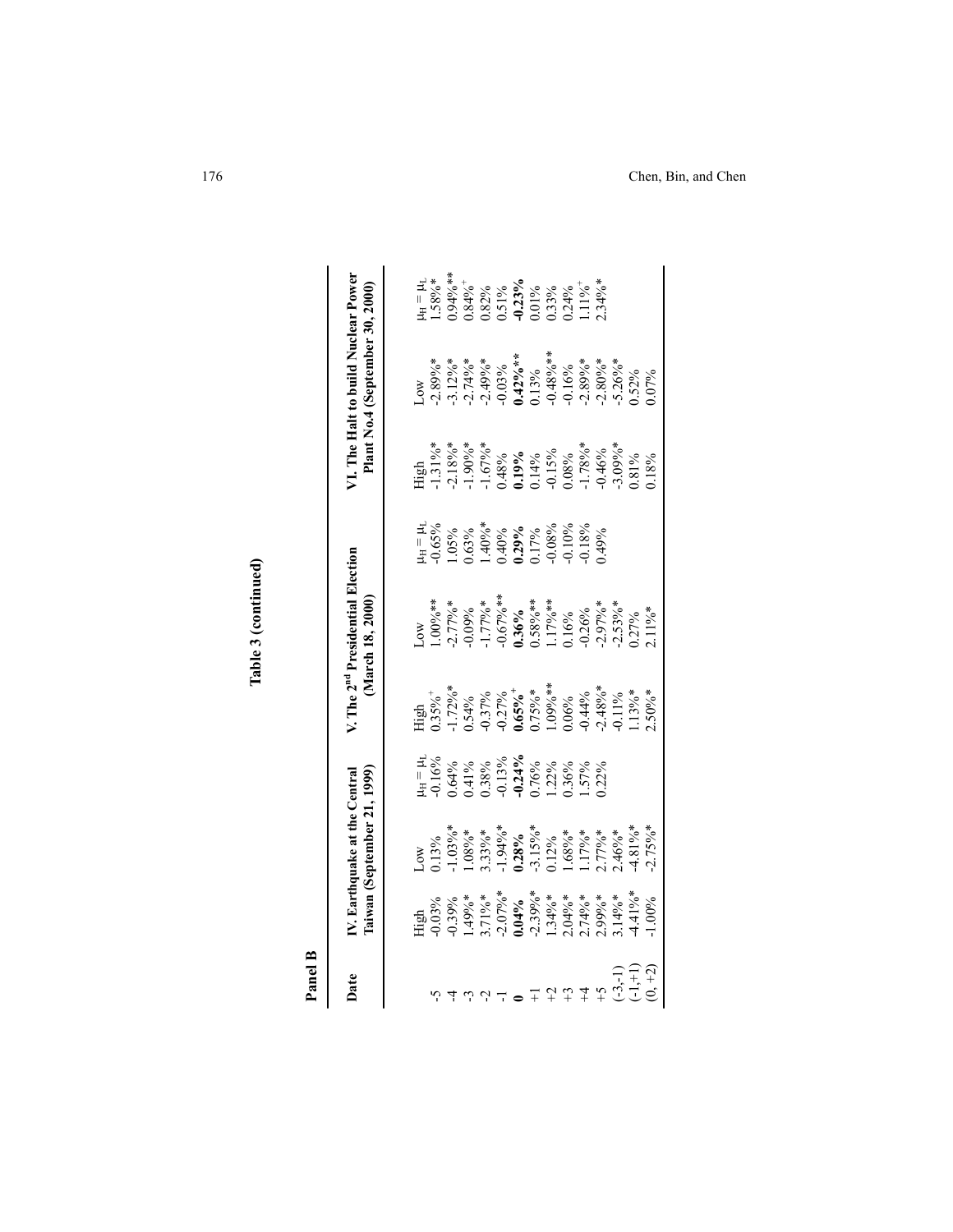| vate VII. Terrorism attack on the<br>U.S.A. (September 11, 2001)                               |                                   |                                                                                          |                                                                            | VIII. Legislature Election<br>(December 1, 2001)                                                                |                                                                      |                                                                         | China (March 29, 2002)                                                                                                                                                                                                                                                               | IX. Deregulation of Transferring 8-inch<br>Wafer Productions to Mainland                            |
|------------------------------------------------------------------------------------------------|-----------------------------------|------------------------------------------------------------------------------------------|----------------------------------------------------------------------------|-----------------------------------------------------------------------------------------------------------------|----------------------------------------------------------------------|-------------------------------------------------------------------------|--------------------------------------------------------------------------------------------------------------------------------------------------------------------------------------------------------------------------------------------------------------------------------------|-----------------------------------------------------------------------------------------------------|
|                                                                                                | $\boldsymbol{\infty}$             |                                                                                          |                                                                            |                                                                                                                 |                                                                      | ligh                                                                    |                                                                                                                                                                                                                                                                                      |                                                                                                     |
| High<br>0.55%<br>0.57%<br>0.57%<br>0.22%<br>0.22%<br>0.46%<br>0.46%<br>0.46%<br>0.71%<br>0.71% | $0.69\%$ <sup>+</sup>             | $\begin{array}{l} 4_H = \mu_L \\ 0.24\% \\ 1.32\% \end{array}$                           | High $0.69\%$                                                              | $1.95\%$                                                                                                        | $u_{\rm H} = \mu_{\rm L}$<br>1.26%**                                 | $0.42\%$                                                                | $1.46\%$ *                                                                                                                                                                                                                                                                           | $u_H = \mu_L$<br>1.04%**                                                                            |
|                                                                                                | $0.77\%$ <sup>+</sup>             |                                                                                          | $-0.77\%$ <sup>+</sup>                                                     | 0.48%                                                                                                           |                                                                      | $.59\%*$                                                                |                                                                                                                                                                                                                                                                                      |                                                                                                     |
|                                                                                                | $0.75\%$ **                       |                                                                                          |                                                                            |                                                                                                                 | $-0.29%$<br>$-0.65%$<br>$-0.65%$<br>$-0.00%$<br>$-0.00%$<br>$-0.07%$ |                                                                         | $\begin{array}{l} 3.57\%*\\ 3.17\%*\\ 3.17\%*\\ -2.10\%*\\ -1.23\%**\\ -1.23\%*\\ -1.14\%*\\ -1.14\%*\\ -1.14\%*\\ -1.14\%*\\ -1.14\%*\\ -1.14\%*\\ -1.14\%*\\ -1.14\%*\\ -1.14\%*\\ -1.14\%*\\ -1.14\%*\\ -1.14\%*\\ -1.14\%*\\ -1.14\%*\\ -1.14\%*\\ -1.14\%*\\ -1.14\%*\\ -1.14\$ | $-1.98\%$ *<br>$-1.42\%$ *<br>$-3.55\%$ *<br>$-0.33\%$<br>$-1.56\%$ **<br>$-1.56\%$ **<br>$-1.42\%$ |
|                                                                                                | $-0.76\%$ <sup>+</sup>            |                                                                                          |                                                                            |                                                                                                                 |                                                                      |                                                                         |                                                                                                                                                                                                                                                                                      |                                                                                                     |
|                                                                                                |                                   | $-0.18%$ $-0.04%$ $-0.90%$ $-0.90%$ $-0.14%$ $-0.2%$ $-0.14%$ $-0.14%$ $-0.14%$ $-0.14%$ |                                                                            |                                                                                                                 |                                                                      |                                                                         |                                                                                                                                                                                                                                                                                      |                                                                                                     |
|                                                                                                | $0.68\%$ **<br>-1.22%*<br>-1.64%* |                                                                                          |                                                                            |                                                                                                                 |                                                                      |                                                                         |                                                                                                                                                                                                                                                                                      |                                                                                                     |
|                                                                                                |                                   |                                                                                          |                                                                            |                                                                                                                 |                                                                      |                                                                         |                                                                                                                                                                                                                                                                                      |                                                                                                     |
|                                                                                                |                                   |                                                                                          |                                                                            |                                                                                                                 |                                                                      |                                                                         |                                                                                                                                                                                                                                                                                      |                                                                                                     |
|                                                                                                | $0.21\%$                          |                                                                                          |                                                                            |                                                                                                                 | $0.52\%$                                                             |                                                                         |                                                                                                                                                                                                                                                                                      | 0.77%                                                                                               |
|                                                                                                | 0.05%                             | 0.07%                                                                                    | $0.75\%$ **<br>0.76%**<br>0.68%**<br><b>-1.22%</b> **<br>-1.54%*<br>-1.54% | $0.28\%$<br>$-0.11\%$<br>$0.68\%$<br>$-1.70\%$<br>$-1.71\%$<br>$-1.48\%$<br>$-1.48\%$<br>$-0.73\%$<br>$-1.32\%$ | $1.27\%$ <sup>+</sup>                                                | $1.75\%$ *<br>0.08%<br>0.08%**<br>1.20%**<br>1.28%<br>0.028%*<br>1.50%* |                                                                                                                                                                                                                                                                                      | $2.80\%$ *                                                                                          |
|                                                                                                | $4.48\%*$                         | $4.02\%$ **                                                                              | $1.48\%*$                                                                  |                                                                                                                 | $1.27\%$ **                                                          | $1.66\%$ *                                                              |                                                                                                                                                                                                                                                                                      | $1.78\%$ *                                                                                          |
|                                                                                                | 0.86%                             |                                                                                          | 1.67%                                                                      | 0.85%                                                                                                           |                                                                      | 0.76%                                                                   |                                                                                                                                                                                                                                                                                      |                                                                                                     |
|                                                                                                | 0.59%                             |                                                                                          | $2.18\%$ *                                                                 | $2.73\%$ *                                                                                                      |                                                                      | $.2.51\%$ <sup>*</sup>                                                  | 0.64%                                                                                                                                                                                                                                                                                |                                                                                                     |
|                                                                                                | $-3.11\%$ *                       |                                                                                          | $4.40\%$ *                                                                 | $4.89%$ *                                                                                                       |                                                                      |                                                                         | $2.59%**$                                                                                                                                                                                                                                                                            |                                                                                                     |

Table 3 (continued) **Table 3 (continued)**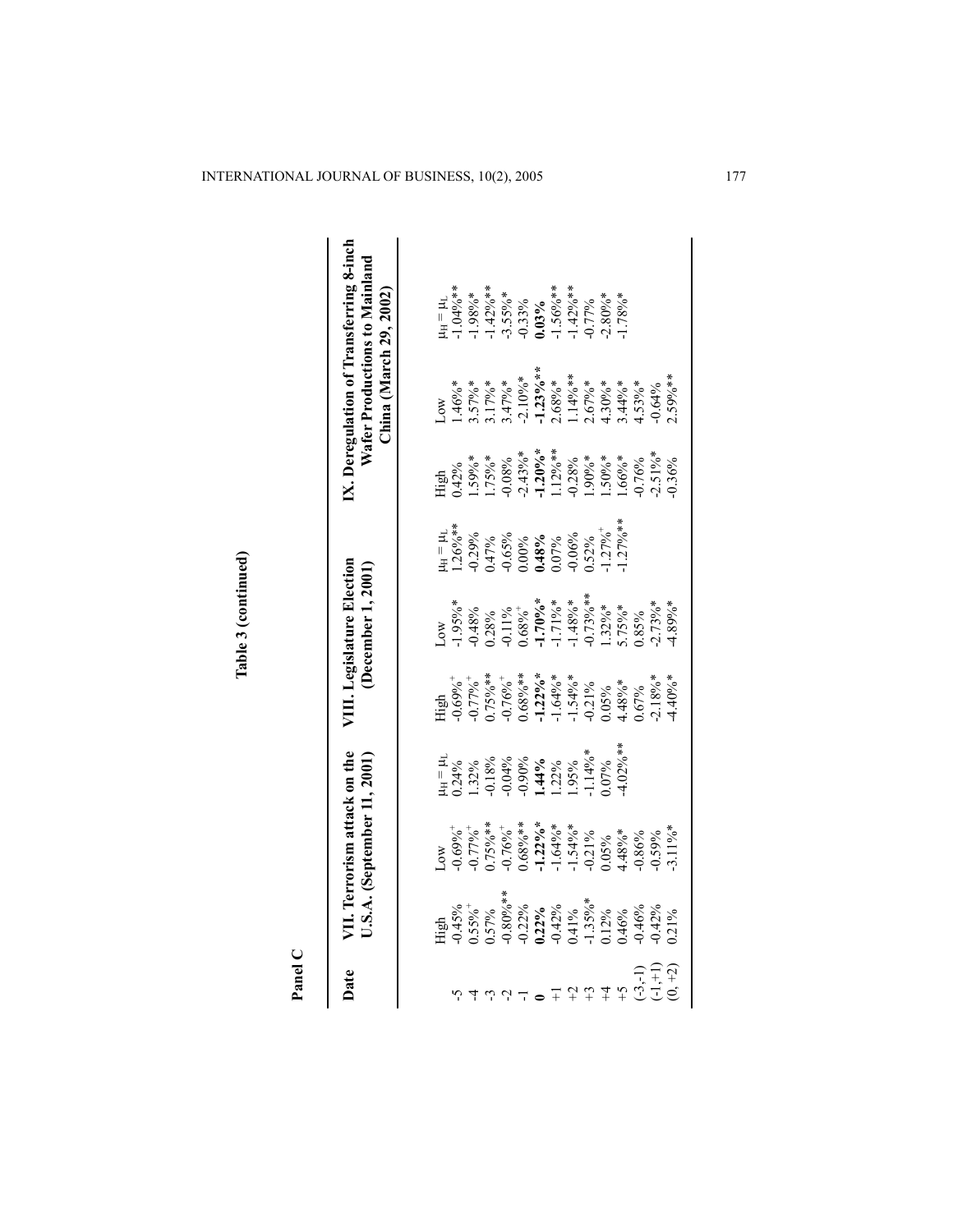We next examine the valuation impact of the two presidential elections (Events II and V). During the 3-day window [-3, -1] prior to the first election, both the high- and the low-QFII portfolios show negatively significant CARs. And during the 3-day window  $[-3, -1]$  prior to the second election, the two portfolios again show negative ARs (insignificant for the high-QFII portfolio, significant at the 0.01 level for the low-QFII portfolio). The uncertainty in upcoming election results, which infers the uncertainty in the future domestic political climate, leads to market speculations and abnormal price declines, especially for those low-QFII firms that are largely owned by Taiwan's local stockholders. As indicated by the daily AR and CAR for the window [0, +2], however, both high- and low-QFII portfolios show significant price rebounds after the two presidential runs are completed, even though the pro-Taiwan-independence candidate won both elections (Mr. Tung-Hui Lee and Mr. Shui-Bian Chen, respectively). As for the legislature election made President Chen's DDP the largest party (but still not yet the majority party) in Taiwan's multiparty congress (Event VIII), both low- and high-QFII portfolios yield a negatively significant CAR (at the 0.01 level) over the 3-day period  $[0, +2]$ .

During the 3-day period [-3, -1] before President Lee made his public announcement of "special state-to-state relationship between Taiwan and China" (Event III), both high- and low-QFII portfolios experience a significant value loss (at the 0.01 level). Over the following 3-day period [0, +2], however, both portfolios yield a positive CAR, with the low-QFII portfolio rebounds more significantly (at the 0.10 level).

The two political-economic events examined in this study are the governmental halt of the No. 4 nuclear power plant construction in Taiwan (Event VI), and the deregulation of Taiwanese enterprises' building 8-inch wafer plants in Mainland China (Event IX). Surrounding the announcement of Event VI, in particular over the pre-event window  $[-3, -1]$ , both sample portfolios suffer considerable value losses  $(-3.09\%$ and –5.26% for the high- and low-QFII portfolio, respectively, both being significant at the 0.01 level). As for Event IX, the low-QFII firms averagely gain 4.53 percents for the  $[-3, -1]$  pre-event window and 2.59 percents for the following 3-day period  $[0, +2]$ . Such gains are significant at the 0.01-0.05 levels. In comparison, the high-QFII portfolio yields merely insignificant CARs for both of the time windows (-0.76 percent for  $[-3, -1]$  and  $-0.36$  percent for  $[0, +2]$ ).

The September-21-1999 earthquake (Event IV) not only inflicts huge losses of life and wealth on the Taiwanese people, but also gives Taiwan's government a great political challenge to ease the wounded and shocked society. Investors in Taiwan's stock market certainly did not anticipate the upcoming catastrophe, and we find that during the pre-event window [-3, -1], both high- and low-QFII portfolios yield a positively significant 3-day CAR. But as the earthquake hit the island, the stock market was forced to close and then reopened after a whole week, the 3-day CARs during the period  $[0, +2]$  are negative for both stock groups, with the low-QFII-holding portfolio suffering a value loss of 2.75 percents on average (significant at the 0.01 level). Also, the 3-day period  $[-1, +1]$  surrounding the event date see a negatively significant CAR (-4.41 percents and -4.81 percents for the high- and low-QFII portfolios, respectively), although the AR on the day  $t = 0$  alone is insignificantly different from zero for both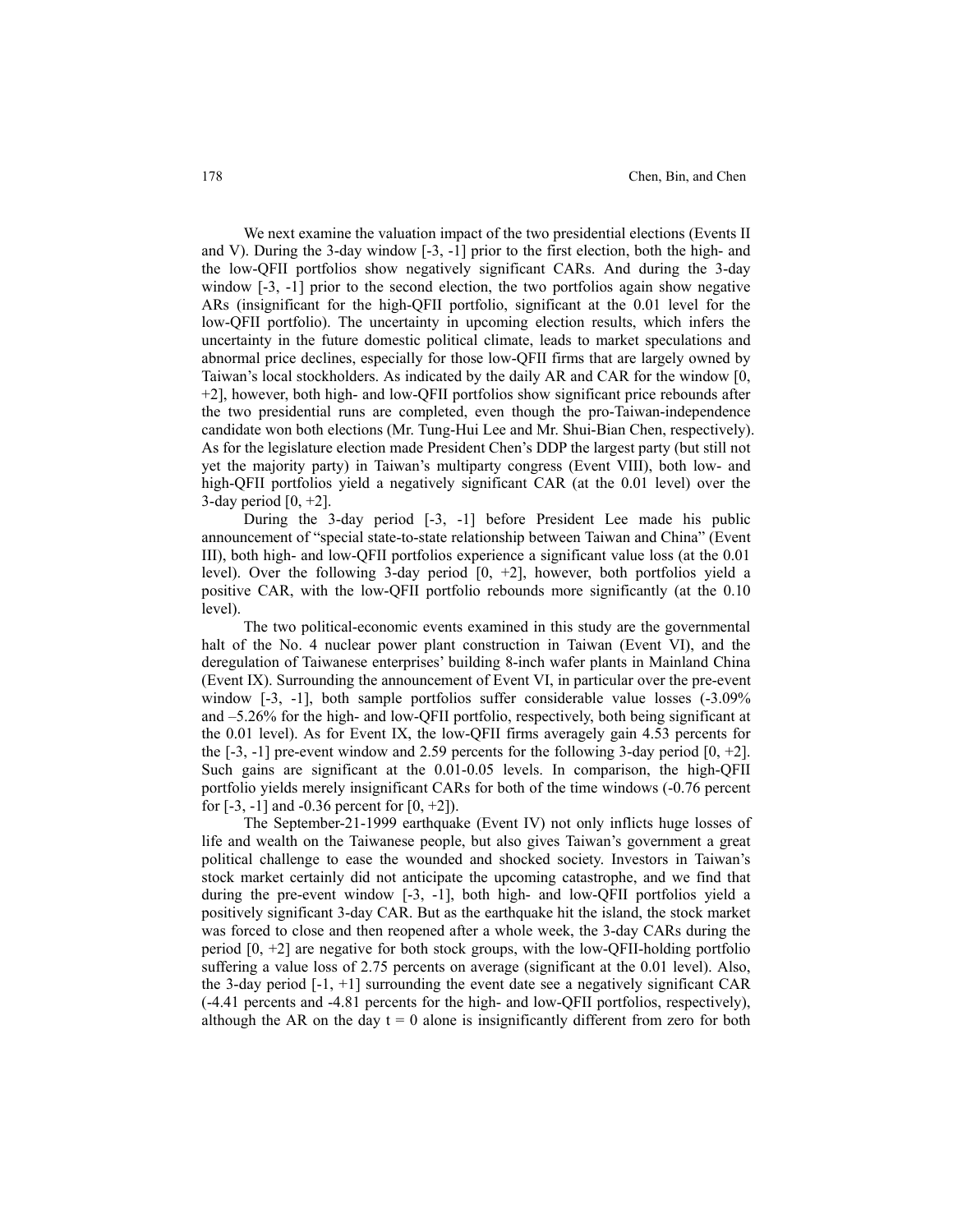portfolios. (As the day  $t = 0$  is the first trading day on which the market was reopened one week after the earthquake, the shockwave to the stock market might have decayed considerably by the time.) We also find abnormal returns difference between low- and high-QFII firms is insignificant at the 0.10 level, indicating that the proportion of foreign ownership is immaterial in affecting the stock performance during such a local catastrophe.

The valuation impact of an international catastrophe (Event VII, the U.S. 09-11-2001 tragedy) on Taiwan's stock market is also examined. The TSE was closed for one day and then reopened, and we observe that the sample firms with smaller foreign institutional ownerships averagely suffer a cumulative value loss of 4.02 percents (significant at the  $0.01$  level) for the  $[0, +2]$  period, while the high-QFII-holding firms do not suffer as much (the 3-day CAR is insignificantly different from zero). During such an international political turmoil, those Taiwanese firms with larger foreign ownerships seem to perform with relatively fewer anomalies based on market-adjusted estimates.

#### **B. Valuation Impact Analysis based on the Risk-Adjusted MVRM**

Next we account for market risk of sample firms and distributional tendencies of daily returns (e.g., non-synchronous trading, clustering and time-varying volatility). In Equation (3), our MVRM framework employs the risk-adjusted model to explain portfolio returns, and applies GARCH-SUR procedures to estimate abnormal performance for the event dates.

For the event day [0, 0] alone, the respective estimates of  $\phi_0$ ,  $\phi_1$  and  $\phi_2$  in Equation (4) are 0.01, 0.08 and 0.65 for the high-QFII-holding portfolio, 0.01, 0.17 and 0.79 for the low-QFII-holding portfolio (as listed in the last row of Table 4). These estimates are all significant at the  $0.01$  level,<sup>11</sup> suggesting that conditional heteroskedasticity persist in daily return series and the GARCH method be more efficient to model the error terms. Based on the covariance matrix estimated from the GARCH residuals, SUR is performed to jointly estimate both portfolios' risk-adjusted abnormal returns,  $\gamma_{jk}$ . The GARCH-SUR results for testing Hypothesis 1 ( $\gamma_{jk} = 0 \quad \forall$ 

j), whether each specific event might significantly affect the performance of low- and high-QFII-holding firms, are summarized in Panel A of Table 4. The 1st column states each specific event date; the 2nd and 3rd columns report the SUR coefficient and asymptotic t-test statistic corresponding to the abnormal returns for the corresponding event window period.

For the high-foreign-holding portfolio, only Event V (i.e., the  $2<sup>nd</sup>$  presidential free election, an intense race in which the opposition party DPP nominee defeated the ruling party KMT nominees for the first time in Taiwan's political history) is associated with some abnormal returns that are positively significant. For the event date [0, 0], AR  $= 1.27\%$ , significant at the 0.10 level; and during the 3-day period [0, +2], AR = 2.19%, significant at the 0.05 level. In addition, only Event VI (i.e., the announced halt to build a new nuclear power plant) is associated with an abnormal return that is negatively significant (during the pre-event 3-day period  $[-3, -1]$ ,  $AR = -2.33\%$ , significant at the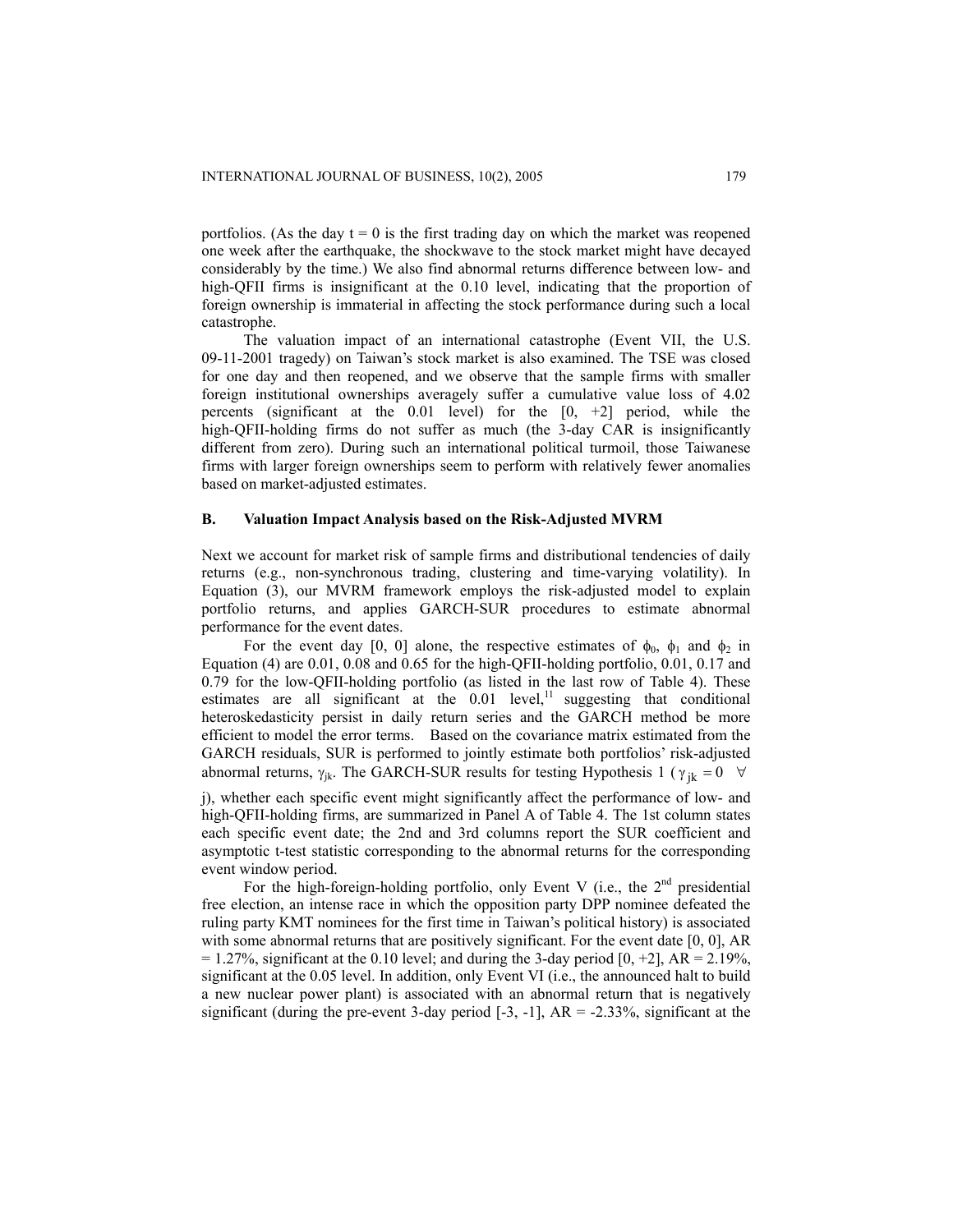0.05 level). No significant ARs are observed surrounding the occurrence of the remaining seven events.

On the other hand, firms with smaller foreign institutional ownerships averagely also suffer a value loss of  $-1.97\%$  (significant at the 0.05 level) during the 3-day period [-3, -1] right before Event VI. The halt of the new nuclear power plant construction raised concern about not only Taiwan's future power shortage problems but also investors' confidence, and thus cause stock price declines for Taiwanese firms with either small or large foreign institutional ownerships. Also from the low-QFII portfolio,

| <b>Table 4</b>                                                                  |
|---------------------------------------------------------------------------------|
| Tests of hypotheses that the abnormal returns for the two portfolios equal zero |
| surrounding each event date                                                     |

|                                     |            | Panel A. Abnormal Return Yik |                              | Panel B.       |
|-------------------------------------|------------|------------------------------|------------------------------|----------------|
| Event                               | Window     | High-OFII<br>Portfolio       | <b>Low-OFII</b><br>Portfolio | <b>F-value</b> |
|                                     | [0, 0]     | $0.19\%$ $(0.62)$            | $0.29\%$ (1.26)              | 1.39           |
| L. The Taiwan Strait Missile        | $[-3, -1]$ | $-0.45\%$ $(-0.58)$          | $-0.78\%$ ( $-1.19$ )        | 1.22           |
| Crisis (Feb. 6, 1996)               | $[-1, +1]$ | $-0.95\%$ $(-1.37)$          | $-1.22\%$ ( $-1.46$ )        | 0.97           |
|                                     | $[0, +2]$  | $0.25\%$ $(0.99)$            | $-0.59\%$ $(-1.36)$          | 3.03           |
|                                     | [0, 0]     | $0.62\%$ (1.33)              | $0.50\%$ (1.04)              | 0.67           |
| II. The $1st$ Presidential          | $[-3, -1]$ | $-0.90\%$ (1.29)             | $-1.12\%$ (1.62)             | 1.72           |
| Election (Mar. 23, 1996)            | $[-1, +1]$ | $-0.62\%$ $(-0.92)$          | $-1.20\%$ ( $-1.45$ )        | 1.66           |
|                                     | $[0, +2]$  | $0.50\%$ (1.16)              | $0.29\% (0.51)$              | 2.04           |
| III. "Special State-to-State        | [0, 0]     | $-0.10\%$ ( $-0.37$ )        | $-0.49\%$ $(-1.25)$          | $4.32*$        |
| Relationship"                       | $[-3, -1]$ | $-0.50\%$ ( $-1.04$ )        | $-1.09\%$ ( $-1.64$ )        | 1.93           |
| Announcement (Jul. 9,               | $[-1, +1]$ | $0.27\%$ $(0.75)$            | $-0.87\%(-1.44)$             | $4.53*$        |
| 1999)                               | $[0, +2]$  | $-0.07\%$ $(-0.27)$          | $-0.24\%$ $(-0.50)$          | 1.75           |
|                                     | [0, 0]     | $0.42\%$ $(0.59)$            | $-0.05\%$ ( $-0.18$ )        | 2.54           |
| IV. 9-21 Earthquake at the          | $[-3, -1]$ | $0.61\%$ (1.58)              | $0.80\%$ $(1.70)$            | 0.77           |
| Central Taiwan (Sep. 21,<br>1999)   | $[-1, +1]$ | $-1.19\%$ ( $-1.60$ )        | $-0.85\%$ ( $-0.99$ )        | 1.20           |
|                                     | $[0, +2]$  | $0.29\% (0.65)$              | $0.54\%$ (1.25)              | 1.73           |
|                                     | [0, 0]     | $1.27\%$ $(1.94)$ *          | $0.75\%$ (1.12)              | $4.81*$        |
| V. The 2 <sup>nd</sup> Presidential | $[-3, -1]$ | $-0.31\%$ ( $-0.57$ )        | $-1.27\%$ $(-1.45)$          | 5.08*          |
| Election (Mar. 18, 2000)            | $[-1, +1]$ | $0.74\%$ (1.09)              | $1.09\%$ (1.33)              | 1.94           |
|                                     | $[0, +2]$  | $1.89\%$ $(2.21)$ **         | $1.25\%$ (1.64)              | $7.70**$       |

Note:Coefficients are GARCH-SUR estimates based on the risk-adjusted MVRM:

9<br>Σγ<sub>jk</sub> D<sub>kt</sub> + ε<sub>jt</sub>  $R_{jt} = \alpha_j + \beta_{j1}RM_{t-1} + \beta_{j2}RM_t + \beta_{j3}RM_{t+1} + \sum_{k=1}^{9} \gamma_{jk}D_{kt} + \varepsilon_{jt}$ , where  $\varepsilon_{jt} \sim N(0, h_{jt}^2)$ , and  $h_{jt}^2 = \phi_{j0} + \phi_{j1}h_{jt-1}^2 + \phi_{j2}$ 

 $\varepsilon_{i-1}$ <sup>2</sup>. In parentheses are *t*-statistics. F-statistics are from testing  $\gamma_{ik} = \gamma_{jk}$ . + Significant at the 0.10 level. \*\* Significant at the 0.05 level. \* Significant at the 0.01 level.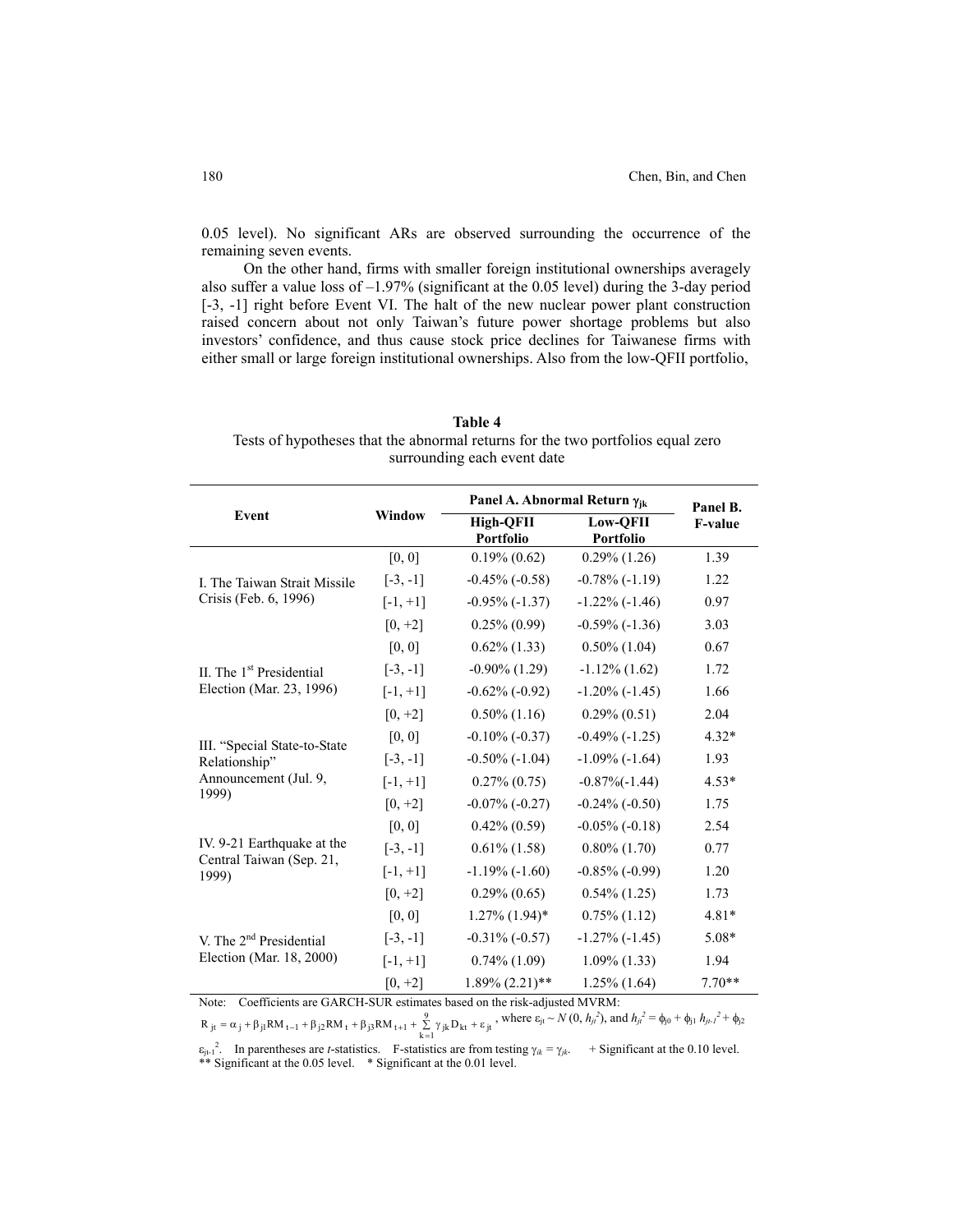|                                            |            |                                                          | Panel A. Abnormal Return $\gamma_{ik}$                   | Panel B.       |
|--------------------------------------------|------------|----------------------------------------------------------|----------------------------------------------------------|----------------|
| Event                                      | Window     | High-OFII<br>Portfolio                                   | <b>Low-OFII</b><br>Portfolio                             | <b>F-value</b> |
|                                            | [0, 0]     | $0.44\%$                                                 | 0.61%                                                    | 1.23           |
| VI. Halt to build Nuclear                  | $[-3, -1]$ | $-2.23\%$ **                                             | $-1.97\%$ **                                             | 2.34           |
| Power Plant No.4 (Sep.<br>30, 2000)        | $[-1, +1]$ | $-1.42%$                                                 | 0.30%                                                    | $8.28**$       |
|                                            | $[0, +2]$  | 0.15%                                                    | 0.56%                                                    | 1.77           |
|                                            | [0, 0]     | $-0.40%$                                                 | $-0.20%$                                                 | 0.72           |
| VII. Terrorist attack on the               | $[-3, -1]$ | 0.17%                                                    | 0.12%                                                    | 0.60           |
| U.S.A. Homeland (Sep.<br>11, 2001          | $[-1, +1]$ | $-0.39%$                                                 | $-0.13%$                                                 | 0.92           |
|                                            | $[0, +2]$  | $-0.70%$                                                 | $-1.13%$                                                 | 2.11           |
|                                            | [0, 0]     | $-0.50%$                                                 | $-0.33%$                                                 | 0.95           |
| VIII. Legislative Election                 | $[-3, -1]$ | $-1.03%$                                                 | $-0.65%$                                                 | 1.86           |
| (Dec. $1, 2001$ )                          | $[-1, +1]$ | $-0.45%$                                                 | 0.04%                                                    | 2.99           |
|                                            | $[0, +2]$  | $-1.22%$                                                 | $-0.98%$                                                 | 1.80           |
|                                            | [0, 0]     | 0.34%                                                    | $1.87\%*$                                                | 13.05*         |
|                                            | $[-3, -1]$ | $-0.95%$                                                 | $2.61\%**$                                               | $9.06**$       |
| IX. Deregulation of                        | $[-1, +1]$ | $-0.73%$                                                 | 0.25%                                                    | $4.54*$        |
| building 8-inch Wafer                      | $[0, +2]$  | 0.56%                                                    | 0.60%                                                    | 0.49           |
| Plant in Mainland China<br>(Mar. 29, 2002) | [0, 0]     | $\phi_0 = 0.01*$<br>$\phi_1 = 0.08*$<br>$\phi_2 = 0.65*$ | $\phi_0 = 0.01*$<br>$\phi_1 = 0.17*$<br>$\phi_2 = 0.79*$ |                |

## **Table 4 (continued)**

we observe some positively significant abnormal returns only surrounding Event IX, i.e., the deregulation on building wafer plants in Mainland China. The cumulative abnormal returns equal 2.61% (significant at the 0.05 level) during the pre-event period  $[-3, -1]$ ; the value gain is 1.87% (significant at the 0.01 level) for the event date  $[0, 0]$ alone. It appears to us that those sample firms with greater QFII ownerships do not react very positively to Taiwan government's new economic deregulation, while firms largely owned by Taiwan's local stockholders exhibit a greater positive abnormal performance. This phenomenon somehow surprises us, as we presume that foreign institutional investors should more strongly welcome the improvements in the cross-strait economic relationship. Our evidence for Event IX, however, fails to support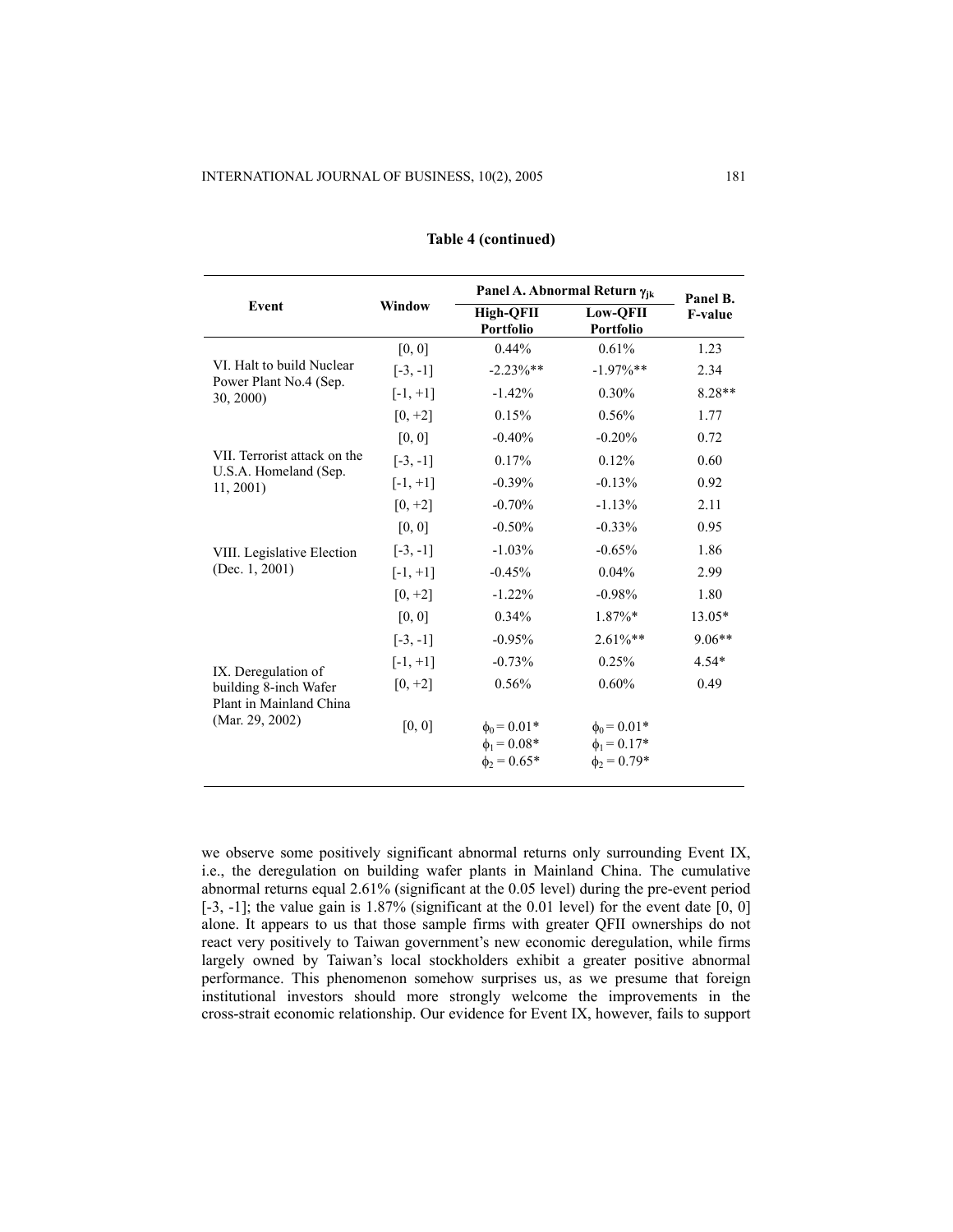this presumption. One possible explanation is that QFIIs indeed could have a more realistic understanding for the true economic impact of this deregulation announcement, so they only consider Event IX "neutral" and do not react as passionately as local stockholders.<sup>12</sup> No significant ARs are observed surrounding the occurrence of the remaining events.

Such findings seem rather interesting and even somewhat "against common wisdoms," as they suggest that firms with larger foreign institutional holdings favor more about Taiwan's political power shift (Event V), whereas firms with larger domestic ownerships are more excited about Taiwan's improved economic relationship with Mainland China (Event IX). However, when Taiwan's internal political power struggles worse her political/economic relationship with western countries (Event VI), both high- and low-QFII firms suffer considerable value losses.

Among those "insignificant" events, Event I is associated with a gain (+0.25%) for the high-QFII portfolio but a loss (-0.59%) for the low-QFII portfolio during the [0,  $+2$ ] period. Event III is also associated with a gain  $(+0.27%)$  for the high-QFII portfolio but a loss  $(-0.87%)$  for the low-QFII portfolio during the  $[-1, +1]$  period. It implies that when the cross-strait tension increased in both 1996 and 1999, QFIIs did not take the situation as seriously as Taiwan's local individual investors.

Compared with the second presidential election (Event V, in which the opposition party DPP leader Mr. Chen won only by a small margin), the first one (Event II) and the legislative election (Event VII) cause far less significant price reactions in Taiwan's stock market. In 1996, Mr. Lee, who has previously been appointed for president by the ruling party KMT for years, won the first presidential free election by a strong lead; and in 2001, the legislative free election did not result in any majority party in the congress. Neither of these two elections seems to dramatically shift the existing political power balance in Taiwan, therefore neither the high- or low-QFII portfolio reacts significantly in prices, particularly after market risk is adjusted for. For example, during the window  $[0, +2]$  corresponding to Event II, the risk-adjusted CAR is 0.50% for the high-QFII portfolio and 0.29% for the low-QFII portfolio. And also during the window  $[0, +2]$  for Event VII, the corresponding risk-adjusted CAR is  $-1.22\%$ and –0.98%, respectively. Such risk-adjusted abnormal performance is not as significant as those market-adjusted estimates in Table 3 (1.04% and 0.79% corresponding to Event II, 4.44% and 4.89% to Event VII).

So far we note that after adjusting for market risk differences across firms and portfolios, plus accounting for possible distribution tendencies in daily returns, most of the abnormal returns around the selected events are merely insignificantly different from zero, regardless of the proportion of foreign institutional holding in Taiwan's firms. For instance, when we employ the simple market-adjusted model, significant ARs are observed on both high- and low-QFII portfolios during the event day  $t = 0$  for Events II, III and VIII (the first presidential election, the "cross-strait state-to-state relationship" announcement, and the legislature election, correspondingly). But when we employ the risk-adjusted MVRM framework and account for conditional heteroscedasticity and cross-section dependence, neither of the two portfolios shows statistically significant AR for those three event dates. Furthermore, when the pre-, across- and post-event window periods  $([-3, -1], [-1, +1]$  and  $[0, +2]$  are put together for consideration, the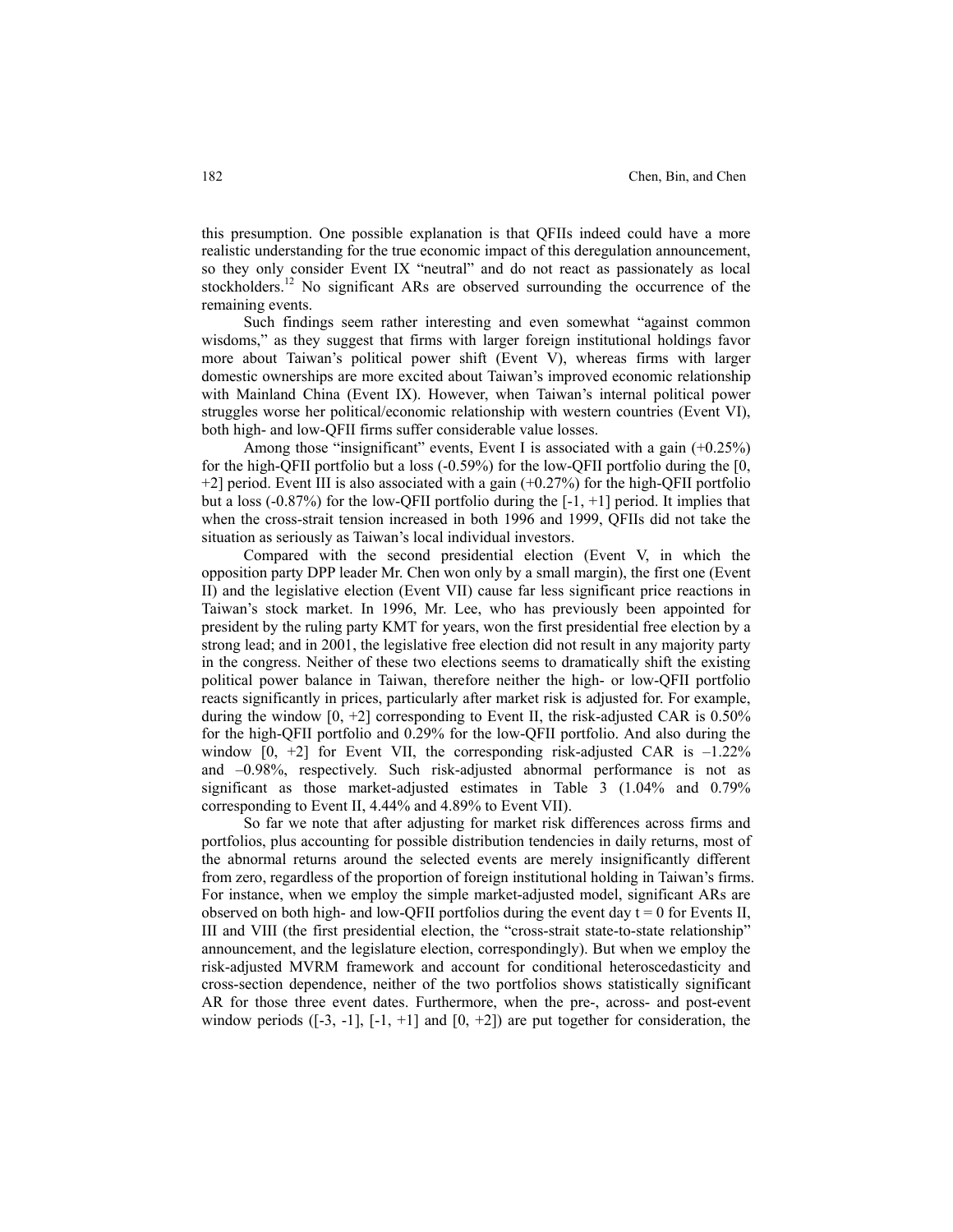market-adjusted OLS estimates consistently yield significant AR observations on the low- and/or the high-QFII-holding portfolios for each of the nine selected events; that is, no single event is completely irrelevant to both portfolios' price movements. In comparison, the risk-adjusted MVRM estimates yield significant AR results far less frequently, as we observe some occasions of significant AR for merely three (Events V, VI and IX) out of the total nine selected events.

We next attempt to explain the possible reasons for insignificant risk-adjusted MVRM results. 1) As Brown and Warner (1985) and Beneish and Whaley (1996) have suggested, the explanatory power of the risk-adjusted model might be relatively weak when working with daily return data. However, even after we extend the risk-adjusted model to an MVRM (as Equations 3 and 4 illustrate) and control for possible distributional tendencies in daily returns, the insignificance of MVRM estimates still persists. 2) The systematic risk levels might be diffuse across the low-QFII firms, the high-QFII firms and the TSE market index, particularly in cases of finite sample sizes (e.g., merely 50 firms for each sub-sample). So after such differences in market risk across sample firms are adjusted for, the statistical significance for magnitudes of and/or differences in AR means of the two portfolios could be considerably lowered. Consequently, even though the market-adjusted approach captures more "observations of abnormal performance," we still consider the risk-adjusted MVRM estimates to be more reliable and less biased.

Panel B of Table 4 lists asymptotic F-statistics, which result from testing Hypothesis 2:  $\gamma_{ik} = \gamma_{ik}$ , that is, each individual kth event yields the same valuation impact on both high- and low-QFII holding stock portfolios. We find that after adjusting for market risk, the two sub-samples have significantly (at the 0.05 level) different price reactions to some specific incidents. The high-QFII portfolio performs significantly better than does the low-QFII portfolio surrounding the second presidential election (see F-statistics corresponding to Event V during [-3, -1], [0, 0] and  $[0, +2]$ ). On the other hand, when the nuclear power plant construction is halted or the wafer plant transfer to the mainland is deregulated, the high-QFII portfolio performs significantly worse than does the low-QFII stocks (see F-statistics corresponding to Event VI during  $[-1, +1]$  and to Event IX during  $[-3, -1]$ ,  $[0, 0]$  and  $[0, +2]$ ).

#### **C. Volatility Shift Analysis on Risk-Adjusted Abnormal Returns**

Besides estimating and comparing average ARs across high- and low-QFII firms during the event windows, we explore the possible impact of the nine selected events on firm return volatilities. The issue of volatility shifts is also important because of its economic implications for regulatory policy, capital allocation and asset option pricing, etc.

We examine whether there has been any significant change in the variance of either portfolio's risk-adjusted excess returns (GARCH estimates) following the occurrence of each specific event. Due to the distributional tendencies (e.g., significant conditional heteroscedasticity) documented in our risk-adjusted daily returns, we employ Levene's (1960) test, which is relatively more robust to departures from distributional normality. The test statistics for both high- and low-QFII portfolios surrounding all nine events are summarized in Table 5. We find that: 1) for the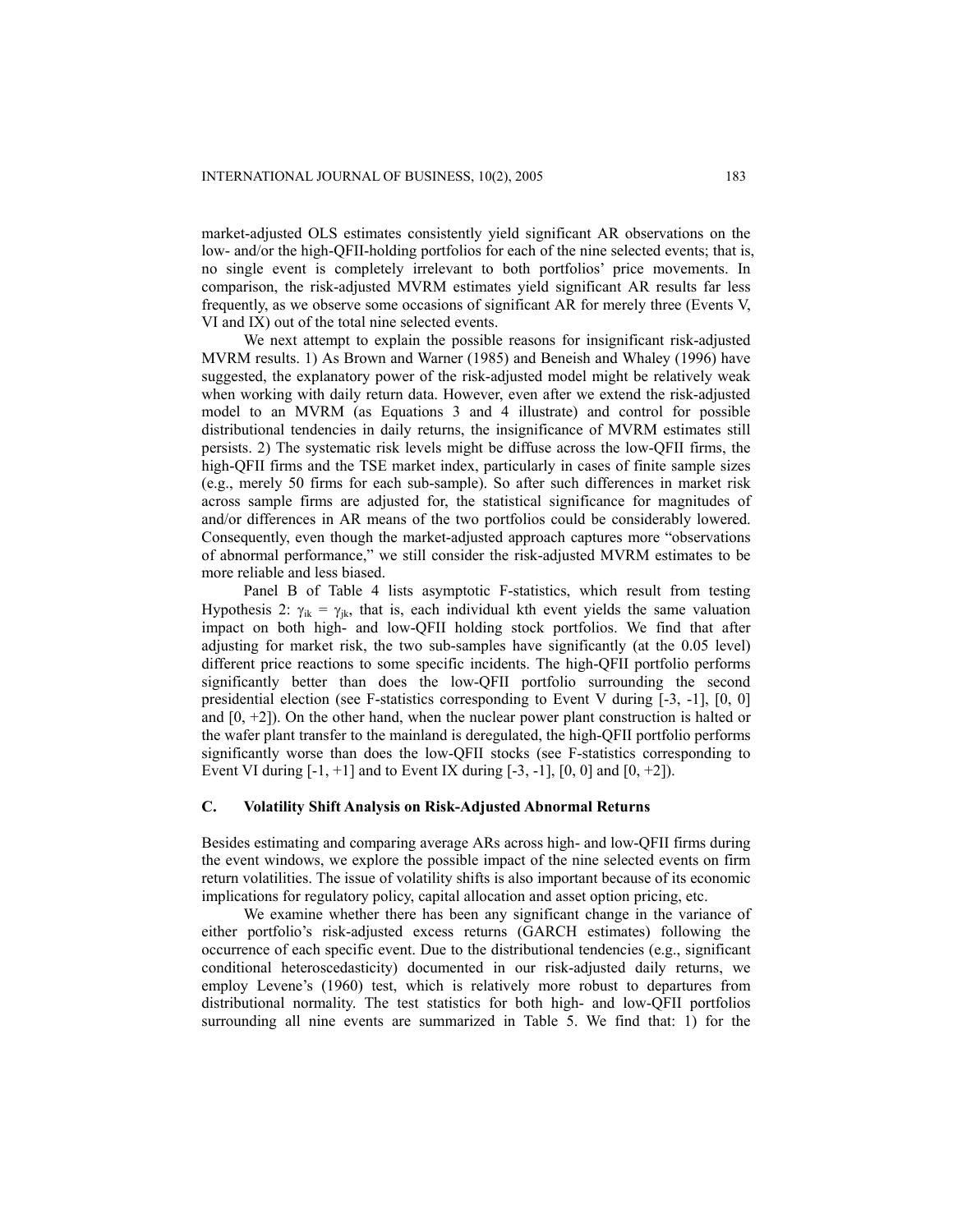high-QFII portfolio, there are observable upward shifts in return volatility (significant at the 0.05-0.10 level) after the occurrences of Events IV (the 9-21 earthquake) and VI (the halt of international joint-venture nuclear power plant construction); 2) for the low-QFII portfolio, the return volatility shifts upwards significantly not only following Events IV and VI, but also following other four Events I (the Taiwan Strait missile crisis), III (the "cross-strait state-to-state relationship" announcement), VII (the 9-11 terrorist attack) and IX (the deregulation of building wafer plants in mainland China). As for the remaining three events, low-QFII firms also experience upward volatility shifts, although those shifts are rather insignificant statistically.

**Table 5**  Tests of hypotheses that the risk-adjusted returns for the two portfolios have equal variance before and after each event date

| Event |                                           | <b>Standard Deviation in Risk-Adjusted Daily Returns</b> |
|-------|-------------------------------------------|----------------------------------------------------------|
|       | <b>High-QFII Portfolio</b>                | <b>Low-OFII Portfolio</b>                                |
| I.    | $0.49\%$ vs. $0.62\%$ (3.25)              | $0.54\%$ vs. $0.91\%$ (5.53)**                           |
| Н.    | $0.47\%$ vs. $0.54\%$ (0.85)              | $0.67\%$ vs. $0.73\%$ (1.76)                             |
| III.  | $0.42\%$ vs. $0.56\%$ (2.12)              | $0.50\%$ vs. $0.76\%$ $(4.83)^{+}$                       |
| IV.   | $0.38\%$ vs. $0.70\%$ $(6.37)$ **         | $0.45\%$ vs. $0.83\%$ (7.41)**                           |
| V.    | $0.45\%$ vs. $0.40\%$ (1.54)              | $0.51\%$ vs. $0.66\%$ (3.40)                             |
| VI.   | $0.50\%$ vs. $0.78\%$ (4.84) <sup>+</sup> | $0.59\%$ vs. $0.81\%$ (5.19) <sup>+</sup>                |
| VII.  | $0.56\%$ vs. $0.71\%$ (3.44)              | $0.63\%$ vs. 1.00% $(6.35)$ **                           |
| VIII. | $0.48\%$ vs. $0.42\%$ (1.49)              | $0.53\%$ vs. $0.72\%$ (3.82)                             |
| IX.   | $0.53\%$ vs. $0.62\%$ (2.89)              | $0.60\%$ vs. $0.87\%$ $(4.71)^+$                         |

Note: In parentheses are Levene test statistics.

+ Significant at the 0.10 level. \*\* Significant at the 0.05 level. \* Significant at the 0.01 level.

#### **V. CONCLUSIONS**

This empirical study attempts to 1) estimate the possible valuation impact of various relevant political events on Taiwan's stock market performance, including abnormal return behaviors and volatility shifts; and 2) investigate the potential role that foreign institutional ownership might play in such stock price reactions. We apply both the market-adjusted event-study approach and the risk-adjusted multivariate regression analysis to examine the price movement patterns of two portfolios of Taiwanese common stocks (50 high-foreign-holding firms vs. 50 low-foreign-holding firms) surrounding the occurrence dates of nine major political incidents as listed in Table 1.

When market risk homogeneity and equity return normality are assumed, our results obtained using the market-adjusted OLS approach may lead us to the conclusion: those events regarding Taiwan's political elections, economic policies and cross-strait relationship developments are generally associated with considerable abnormal performance in Taiwan's stock market. Bilson, Brailsford, and Hooper (2002) suggest that equity prices in emerging markets be specifically sensitive to the political risk,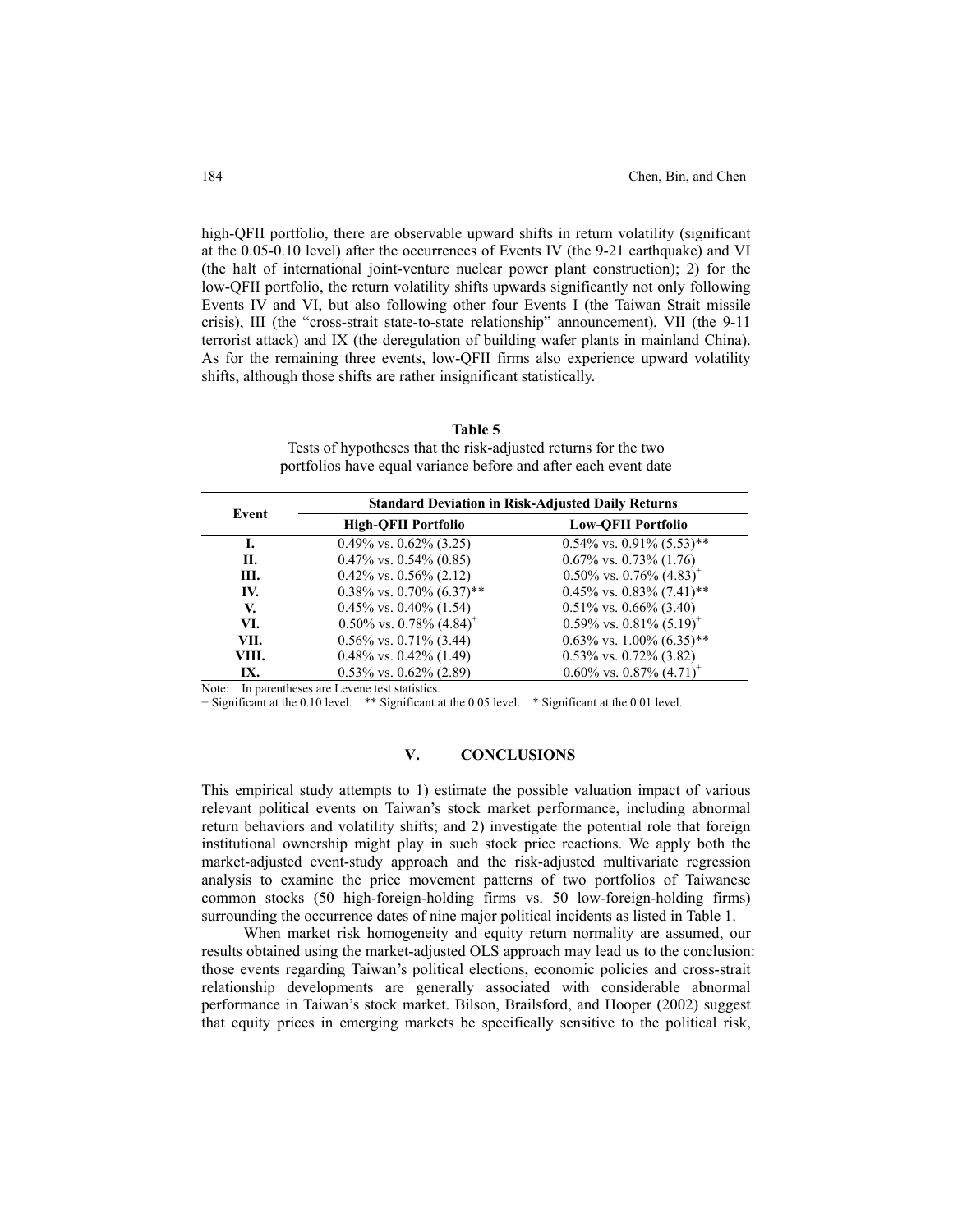while Chan and Wei (1996) and Kim and Mei (2001) have found supporting evidence in Hong Kong's market. Our market-adjusted OLS estimates of abnormal returns in Taiwan's stock market also seemingly support their findings, as significant ARs are consistently observed surrounding all of the nine events for either high- or low-QFII-holding portfolio (and for both portfolios in some circumstances). That is, all of these nine political events are "informative." Furthermore, the market-adjusted OLS results also suggest to us that between high- and low-QFII firms, their abnormal return behaviors should be significantly different from each other, with the more "domestic" (low-QFII-holding) firms on average experiencing a more observable price reaction to Taiwan's political turmoil.

After relaxing the presumptions of market risk homogeneity and equity return normality, however, we switch to an MVRM as Equations (3) and (4) jointly illustrate. Compared to the market-adjusted approach, this MVRM framework is more sophisticated but also more robust, because it minimizes statistical problems by a) accounting for the difference in market risk across firms, b) adding the led and lag market returns as explanatory variables to deal with nonsynchronous trading errors, and c) employing the GARCH and SUR techniques to control for time-varying volatilities and cross-section dependences. Our results generated using the risk-adjusted MVRM, however, seem to be less "eye-catching." The MVRM estimates of portfolio abnormal returns not only decrease in values but also lose their statistical significance considerably, and most of those nine events turn out to be neutral non-events, that is, disregarded by the investing public. The MVRM results also indicate that for most of the nine political events, the difference in ARs between high- and low-QFII Taiwanese firms is largely negligible, exhibiting a resemblance in pricing behaviors among those firms. Nonetheless, from the risk-adjusted MVRM framework we can still obtain a limited numbers of observable abnormal performances that are significantly different from zero. Specifically, the high-QFII portfolio yields a significant price gain during Taiwan's second presidential free election, although the return volatility remains rather unaffected following the election. Their low-QFII counterparts react positively and significantly to the governmental approval of building high-tech wafer plants in Mainland China, and the return volatility also considerably increases following the deregulation announcement. Moreover, the two portfolios both suffer a significant value loss when Taiwan's government halts an international joint-venture project of building nuclear power plant in the island, and they also both experience an observable upward shift in their return volatilities following that incident.

Our findings can help QFIIs and local stockholders to better understand and evaluate the political risk for investing in Taiwan's equity market. When investing in an emerging market, QFIIs are presumably "global, institutional, and professional" investors who have asymmetry in information access, market analysis, trading techniques and/or capital sources. They might be able to evaluate the emerging market's political risk more objectively and less passionately. If this is the case, we should observe that QFIIs trade their shares more rationally than do local individual stockholders, therefore causing more normal and less volatile stock performance. The evidence compiled from this study suggest that on average, high-QFII-stake firms perform at least no worse than their low-QFII-stake counterparts do when political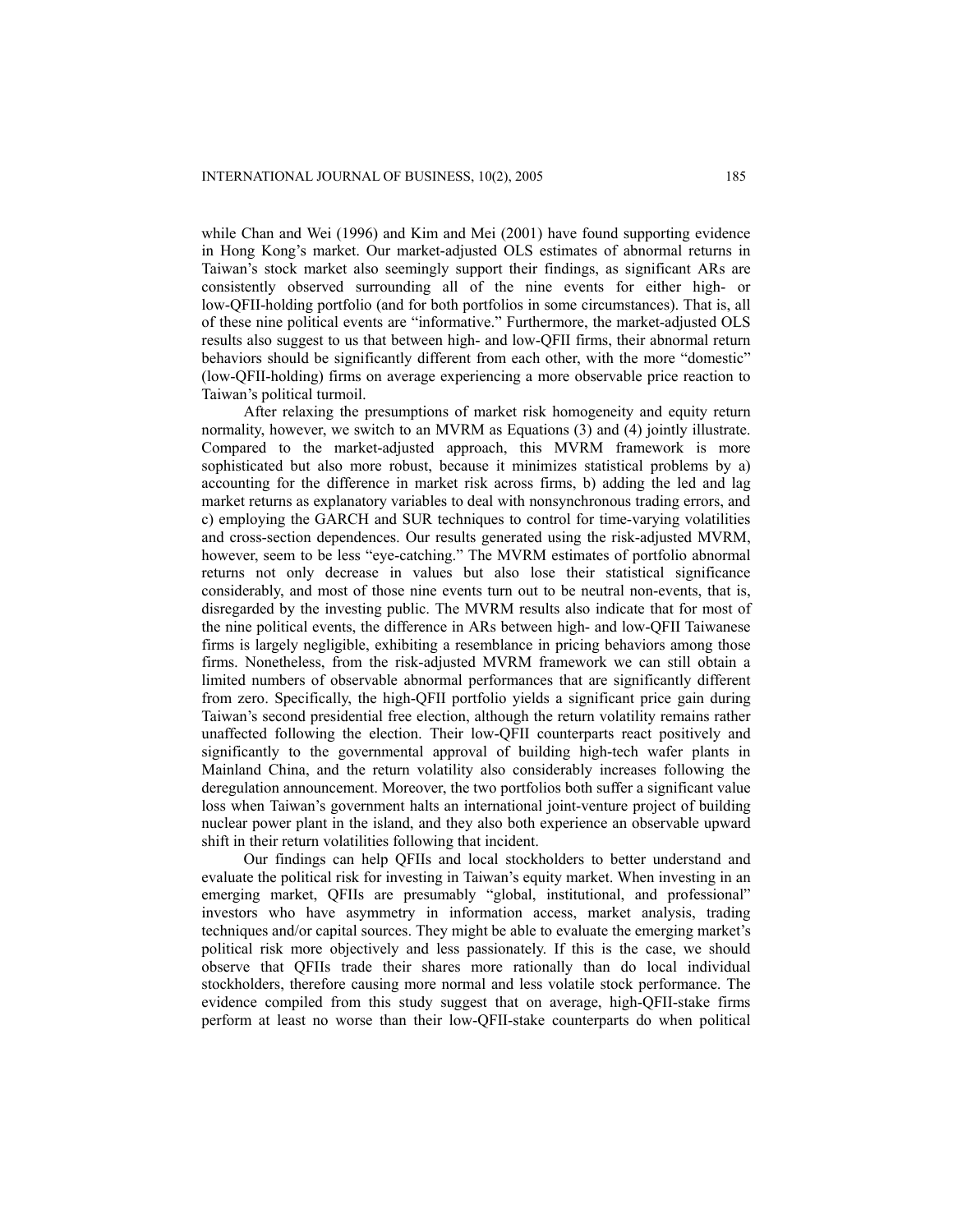events occur, and afterwards their returns appear to be relatively less volatile.

As Taiwan entered the year of 2004, the third presidential election was held on March 20. Never had Taiwan experienced such a power struggle full of controversies and conflicts, and the climax was the mysterious "gunshot wound incident" on Mr. Shui-Bian Chen and his partner on March 19. Mr. Chen won the re-election by a tiny margin on the following day, but the rival candidates and their supporters marched on the street, accusing him of election fraud and conspiracy. So far the political turmoil is still in process, lawsuits have been brought to Taiwan's supreme court, and our study can be further extended into this dramatic event in the near future.

## **ENDNOTES**

- 1. There are various definitions of political risk that might affect investment values. Madura (2000) states that some common forms of political risk include the uncertainty related to attitude of consumers and investors, attitude of the government, blockage of fund and technology transfers, currency inconvertibility, war, bureaucracy and corruption. We believe that the events selected are closely related to potential changes in attitude of consumers, attitude of the government, blockage of fund and technology transfers, bureaucracy, and even war or peace.
- 2. The corresponding number is 72% in the U.S., 73% in the U.K., and 77% in Japan (see Schwartz and Shapiro, 1992).
- 3. QFIIs (Qualified Foreign Institutional Investors) refer to foreign banks, insurance companies, securities firms, fund management institutions and other investment institutions that meet the qualifications set by Taiwan Securities and Futures Commission (SFC).
- 4. At this stage, only foreign institutional investors that have applied for and received approval as qualified foreign institutional investors (QFIIs) are allowed to invest in Taiwan's security market.
- 5. However, foreign investment remains prohibited in certain industries such as agriculture, broadcasting, power generation, liquor, and cigarettes.
- 6. A positive feedback trading strategy is described as buy when prices have increased and sell when they have fallen.
- 7. This is the so-called "Taiwan Strait missile crisis." The first day of military exercise was on March 8, 1996, which was very close to the presidential election.
- 8. Since the election date was on Saturday when the stock market was closed, its impact would not be observed until the next Monday.
- 9. The No. 4 Nuclear Power Plant was originally supposed to be constructed by the Siemens AG of Germany, but the growing opposition from Taiwan's local environment protection groups finally forced the construction project to halt indefinitely. In instant reaction, Siemens AG withdrew her agencies out of Taiwan; and Taiwan's Public Media widely blamed the government for "jeopardizing Taiwan's international trustworthiness".
- 10. See Binder (1985) for further details in the advantages of using MVRM over Brown and Warner (1985)'s traditional event study methodology that is based upon the OLS Regression techniques.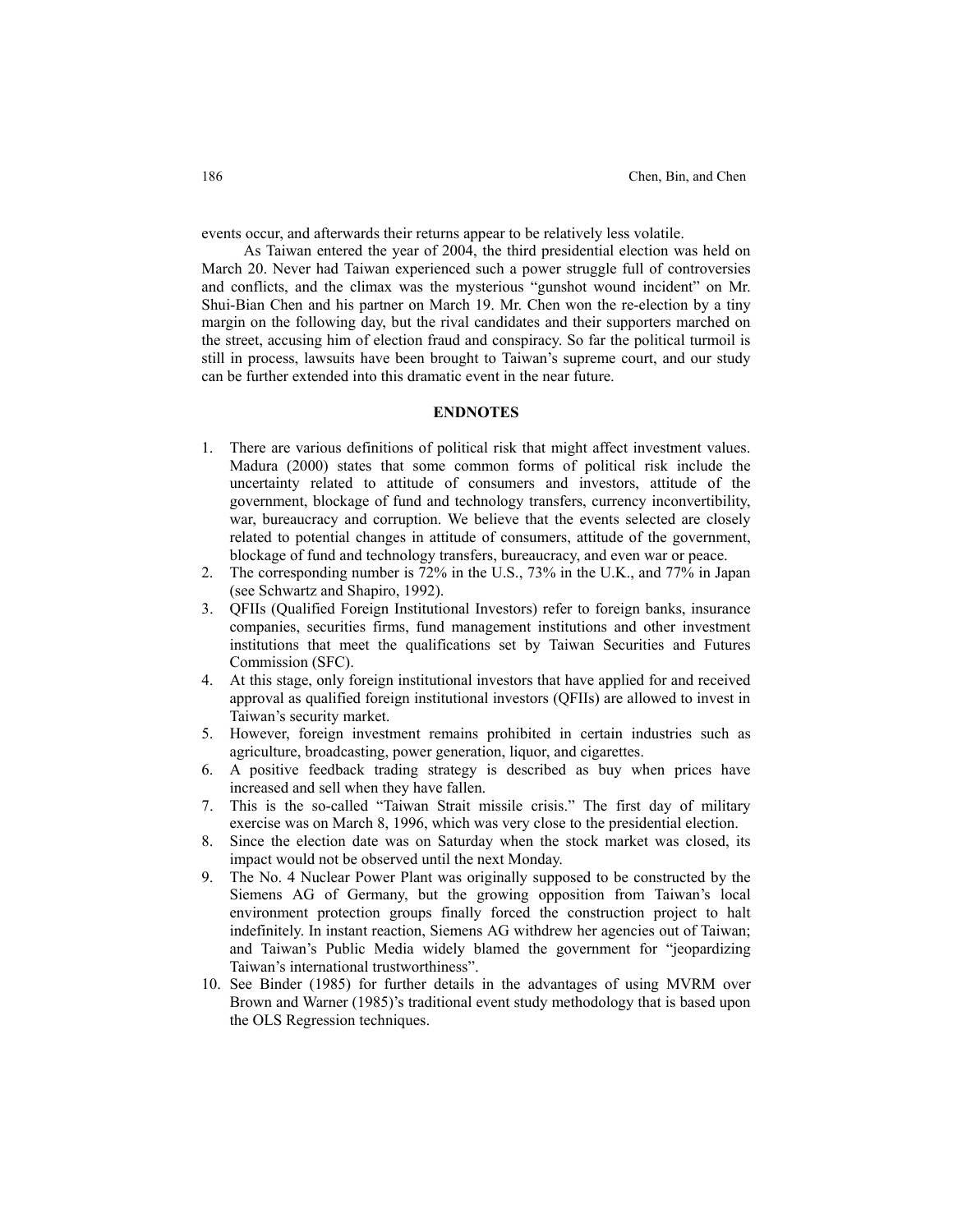- 11. The statistics of  $\phi_0$ ,  $\phi_1$  and  $\phi_2$  for other event windows are largely assembling, so we do not report all of them here in details.
- 12. Taiwan's government deregulated transferring to Mainland China the production of wafers up to the size of 8 inches. Mainland China by that time, however, had obtained the similar or more advanced production facility transfers from various enterprises of Western nations. Due to the late entry in a growingly intense competition within Mainland China's market, one would speculate that the potential economic gain that Taiwan's deregulation will bring upon her high-tech enterprises might be rather limited.

## **REFERENCES**

- Bekaert, G. and C. R. Harvey, 1997, "Emerging Equity Market Volatility," *Journal of Financial Economics* 43, 29-77.
- Beneish, M. D. and R. D. Whaley, 1996, "An Anatomy of the 'S&P Game': The Effects of Changing the Rules," *Journal of Finance* 51, 1909-1930.
- Bilson, C. M., T. Brailsford and V. C. Hooper, 2002, "The Explanatory Power of Political Risk in Emerging Markets," *International Review of Financial Analysis* 11, 1-27.
- Binder, J. J., 1985, "On the Use of the Multivariate Regression Model in Events Studies," *Journal of Accounting Research* 23, 370-383.
- Bin, F. S., L. Blenman and D. H. Chen, 2004, "Valuation Impact of Currency Crises: Evidence from the ADR Market," *International Review of Financial Analysis* 13, 411-432.
- Brennan, G., and H. Cao, 1997, "International Portfolio Investment Flows," Journal of Finance 52, 1851-1880.
- Brown, J. S. and J. B. Warner, 1985, "Using Daily Stock Returns The Case of Event Studies," *Journal of Financial Economics* 14, 3-31.
- Chan, Y., and J. Wei, 1996, "Political Risk and Stock Price Volatility: The Case of Hong Kong," *Pacific Basin Finance Journal* 4, 259-275.
- Choe, H., B. Kho, and [R. M. Stulz,](http://www.cob.ohio-state.edu/fin/faculty/stulz/index.htm) 1999, "Do Foreign Investors Destabilize Stock Markets? The Korean Experience in 1997," *Journal of Financial Economics* 54, 227-264.
- Cornett, M. M., and H. Tehranian, 1990, "An Examination of the Impact of the Garn-St. Germain Depository Institutions Act of 1982 on Commercial Banks and Savings and Loans," *Journal of Finance* 45, 95-111.
- Cutler, D. M., J. M. Poterba, and L. H. Summers, 1989, "What Moves Stock Prices?" *Journal of Portfolio Management* 15, 4-12.
- Froot, K., P. O'Connell, and M. Seasholes, 2001, "The Portfolio Flows of International Investors," *Journal of Financial Economics* 59, 151-193.
- Gemmill, G., 1992, "Political Risk and Market Efficiency: Tests Based in British Stock and Options Markets in the 1987 Election," *Journal of Banking and Finance* 16, 211-231.
- Henry, P. B., 2000, "Stock Market Liberalization, Economic Reform, and Emerging Market Equity Prices," *Journal of Finance* 55, 529-564.